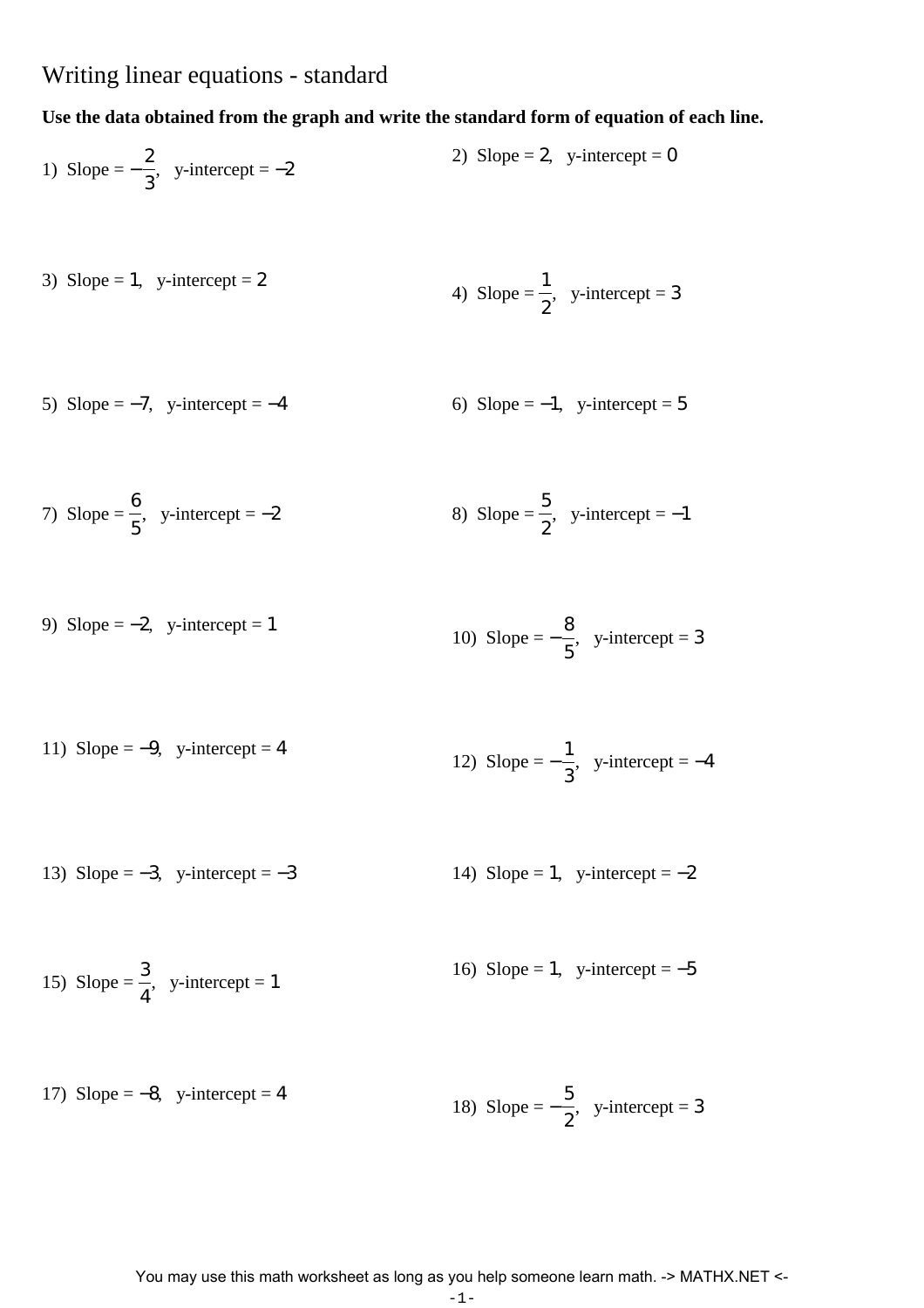19) Slope = -4, y-intercept = -2  
20) Slope = 
$$
-\frac{3}{5}
$$
, y-intercept = 0

21) Slope = 
$$
-\frac{1}{3}
$$
, y-intercept = 3  
22) Slope =  $\frac{5}{2}$ , y-intercept = -4

23) Slope = 
$$
\frac{5}{3}
$$
, y-intercept = 5  
24) Slope =  $\frac{1}{2}$ , y-intercept = -3

25) Slope =  $-1$ , y-intercept =  $-4$  26) Slope = 1, y-intercept = 1

27) Slope = 
$$
-\frac{3}{4}
$$
, y-intercept = -1  
28) Slope = -2, y-intercept = 4

29) Slope = 1, y-intercept = 3  
30) Slope = 
$$
-\frac{3}{5}
$$
, y-intercept = -3

31) Slope = -4, y-intercept = -5  
32) Slope = 
$$
\frac{1}{4}
$$
, y-intercept = 1

33) Slope = 2, y-intercept =  $-4$  $34)$  Slope =  $-$ 8 3  $,$  y-intercept =  $-5$ 

35) Slope = 2, y-intercept = 
$$
3
$$
 36) Slope = 6, y-intercept =  $-2$ 

37) Slope = 7, y-intercept = 3 38) Slope = 2, y-intercept = 5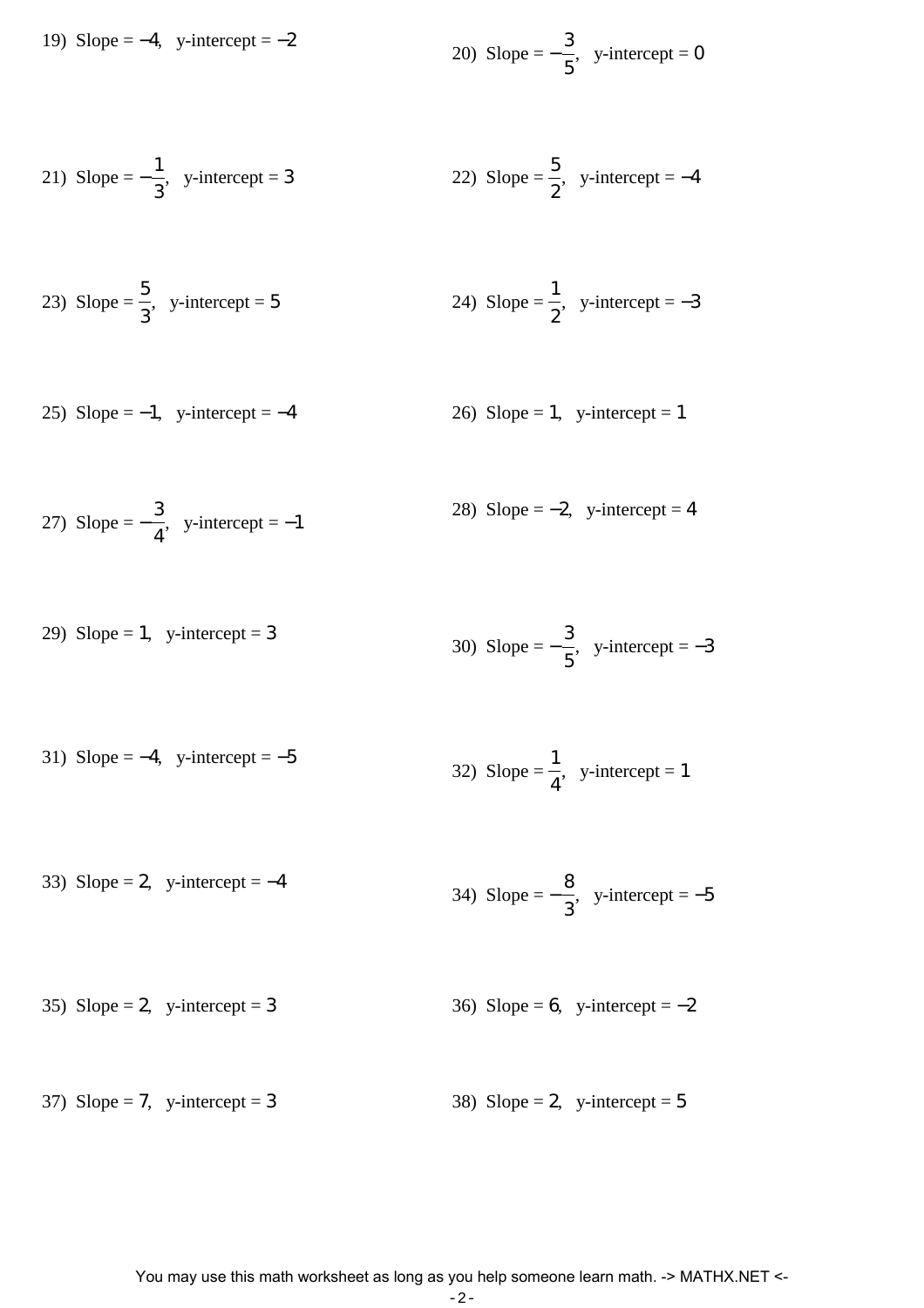39) Slope = 
$$
-\frac{5}{3}
$$
, y-intercept = 0  
40) Slope =  $\frac{1}{3}$ , y-intercept = -4

41) Slope = 
$$
-\frac{1}{2}
$$
, y-intercept = -3  
42) Slope = 0, y-intercept = 1

43) Slope = 
$$
\frac{1}{5}
$$
, y-intercept = -1  
44) Slope = 6, y-intercept = -5

45) Slope = -2, y-intercept = -4  
46) Slope = 
$$
-\frac{5}{3}
$$
, y-intercept = 4

47) Slope = 
$$
\frac{3}{4}
$$
, y-intercept = -1  
48) Slope =  $-\frac{3}{4}$ , y-intercept = 0

49) Slope = 
$$
-\frac{3}{4}
$$
, y-intercept = 2  
50) Slope =  $\frac{1}{4}$ , y-intercept = 4

51) Slope = 
$$
\frac{4}{3}
$$
, y-intercept = -5  
52) Slope = -1, y-intercept = -2

53) Slope = 
$$
\frac{1}{5}
$$
, y-intercept = -4  
54) Slope = 3, y-intercept = 0

55) Slope = 
$$
-\frac{3}{5}
$$
, y-intercept = 1 56) Slope = -6, y-intercept = 4

57) Slope = 3, y-intercept = 5 58) Slope =  $-1$ , y-intercept =  $-1$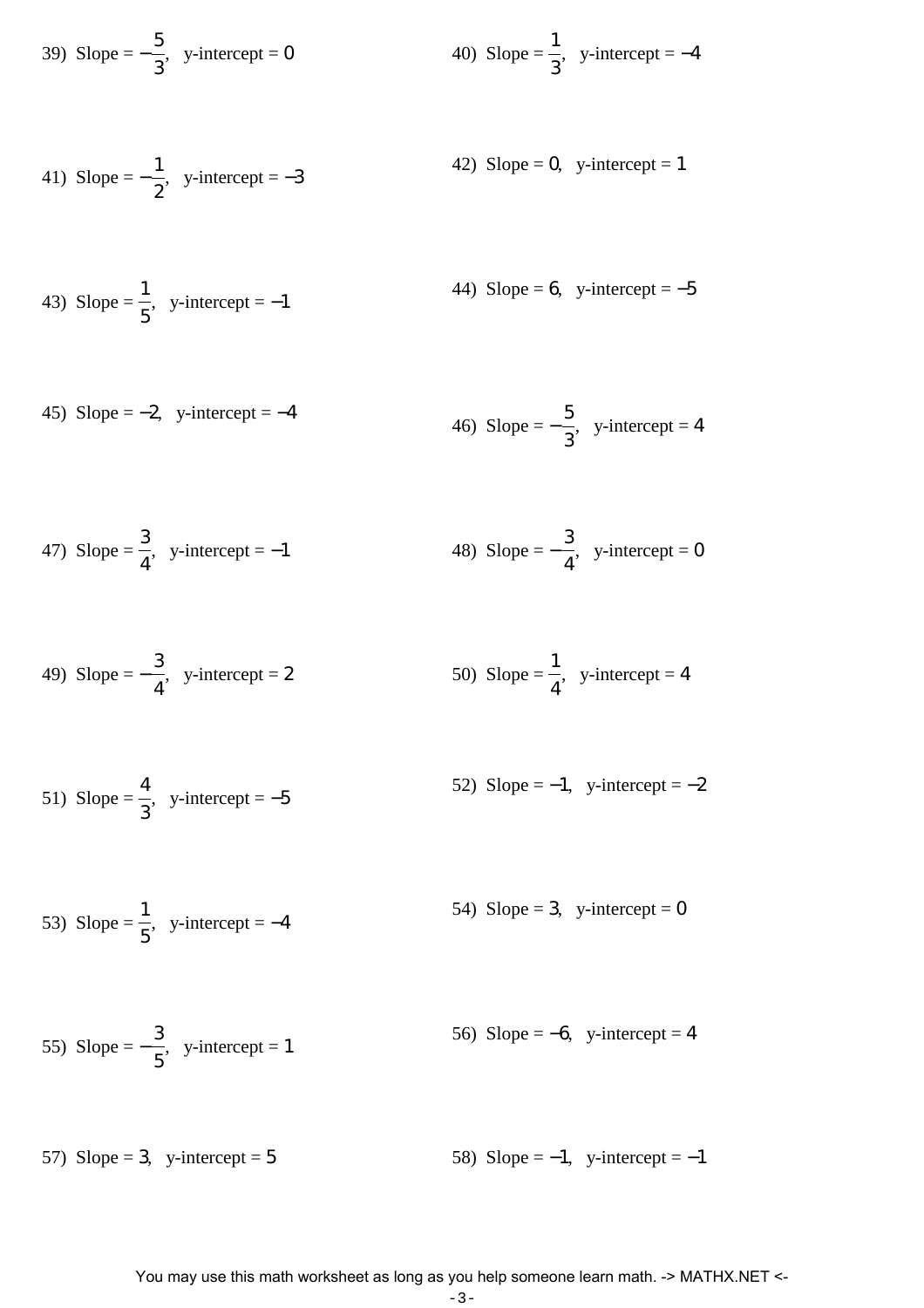59) Slope = 3, y-intercept =  $-5$  60) Slope =  $-8$ , y-intercept =  $-3$ 

61) Slope = 
$$
\frac{4}{5}
$$
, y-intercept = -1  
62) Slope = -6, y-intercept = 3

63) Slope = 
$$
-\frac{5}{2}
$$
, y-intercept = 0  
64) Slope = 3, y-intercept = 2

$$
\text{65) Slope} = -\frac{8}{5}, \quad \text{y-intercept} = 4
$$
\n
$$
\text{66) Slope} = -8, \quad \text{y-intercept} = 5
$$

67) Slope = 
$$
-\frac{2}{3}
$$
, y-intercept = -3  
68) Slope =  $-\frac{3}{2}$ , y-intercept = 0

69) Slope = 
$$
-\frac{6}{5}
$$
, y-intercept = -3  
70) Slope =  $-\frac{2}{3}$ , y-intercept = 3

71) Slope = 0, y-intercept = 2  
72) Slope = 
$$
-\frac{2}{5}
$$
, y-intercept = 5

$$
73) \text{ Slope} = -\frac{7}{5}, \text{ y-intercept} = -4
$$
\n
$$
74) \text{ Slope} = -5, \text{ y-intercept} = -1
$$

75) Slope = 3, y-intercept = -3  
76) Slope = 
$$
\frac{9}{2}
$$
, y-intercept = 4

77) Slope = 1, y-intercept = -3  
78) Slope = 
$$
\frac{1}{5}
$$
, y-intercept = -5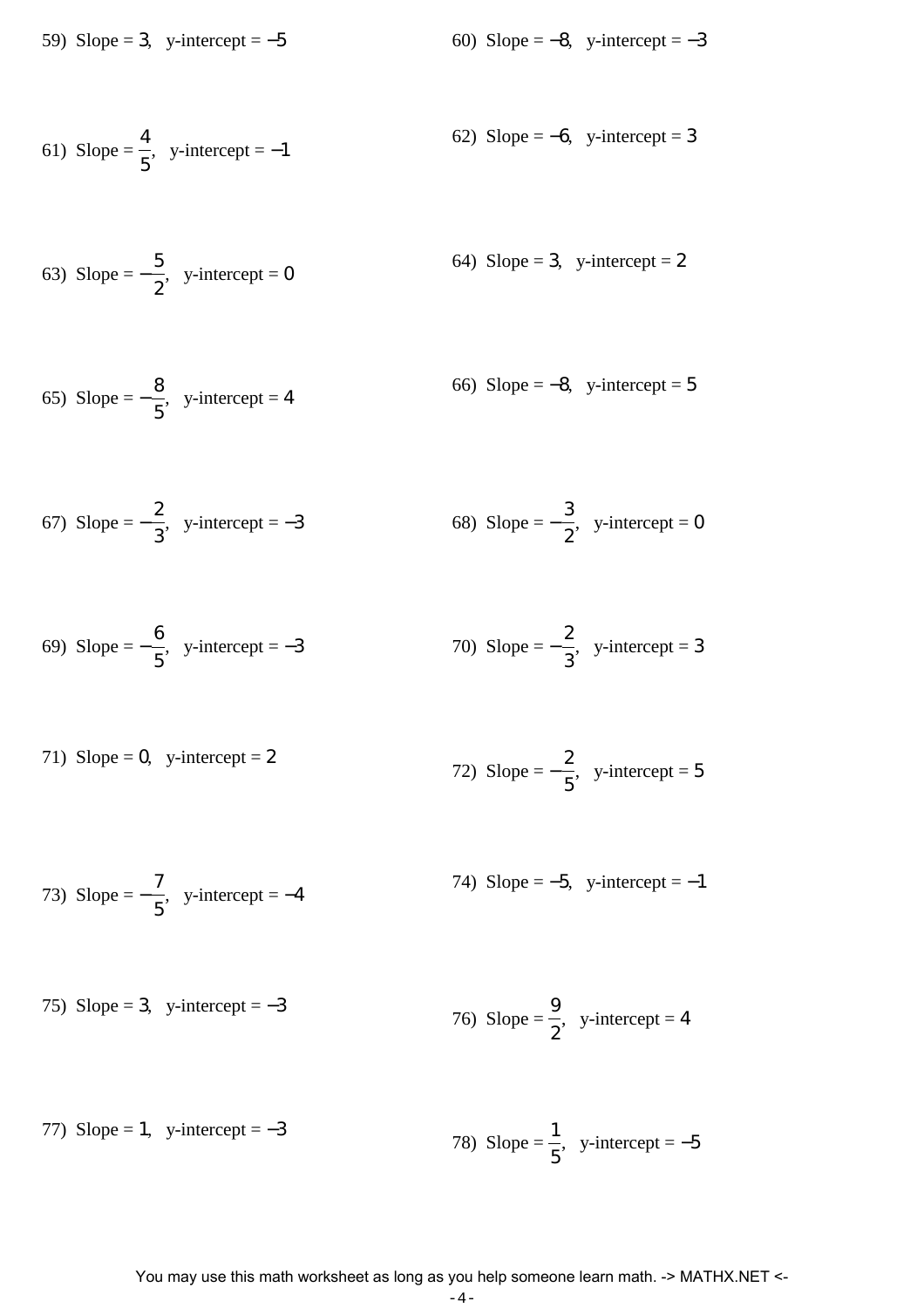79) Slope = 
$$
\frac{1}{3}
$$
, y-intercept = -2  
80) Slope =  $-\frac{1}{2}$ , y-intercept = 0

81) Slope = 
$$
\frac{5}{2}
$$
, y-intercept = 2  
82) Slope = 1, y-intercept = 4

83) Slope = 
$$
-\frac{5}{3}
$$
, y-intercept = 5  
84) Slope = -5, y-intercept = -4

85) Slope = 
$$
\frac{3}{2}
$$
, y-intercept = -1  
86) Slope =  $-\frac{3}{5}$ , y-intercept = -2

87) Slope = 
$$
-\frac{1}{2}
$$
, y-intercept = 2  
88) Slope =  $\frac{1}{5}$ , y-intercept = 3

89) Slope = 
$$
\frac{1}{2}
$$
, y-intercept = 4  
90) Slope = -3, y-intercept = -4

91) Slope = -4, y-intercept = -1  
92) Slope = 
$$
\frac{5}{3}
$$
, y-intercept = 1

93) Slope = 
$$
-\frac{5}{3}
$$
, y-intercept = 2  
94) Slope =  $\frac{7}{4}$ , y-intercept = 4

95) Slope = 
$$
-\frac{3}{4}
$$
, y-intercept = -5  
96) Slope = 0, y-intercept = -3

97) Slope = 0, y-intercept =  $-1$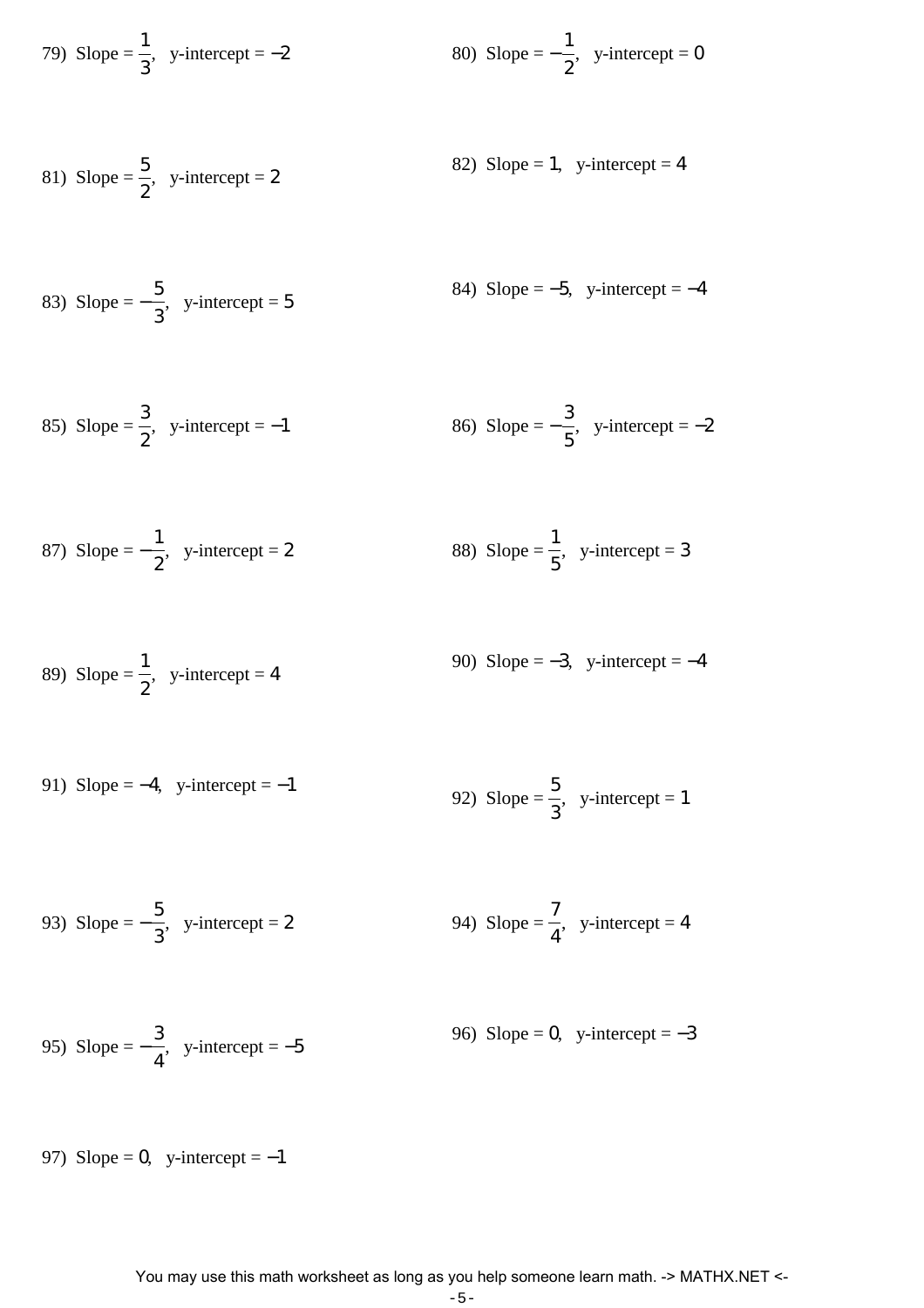98) Slope = 
$$
-\frac{1}{4}
$$
, y-intercept = 0  
99) Slope =  $-\frac{2}{5}$ , y-intercept = 2

100) Slope = 
$$
\frac{1}{3}
$$
, y-intercept = 3  
101)  $y = -\frac{1}{4}x$ 

102) 
$$
y = \frac{1}{2}x + 6
$$
  
103)  $y = -2x + 3$ 

104) 
$$
y = -\frac{2}{5}x + 3
$$
 105)  $y = \frac{4}{3}x$ 

106) 
$$
y = -x
$$
  
107)  $y = \frac{5}{2}x - 2$ 

108) 
$$
y = -\frac{1}{5}x - 2
$$
 109)  $y = \frac{3}{2}x - 5$ 

110) 
$$
y = -\frac{1}{3}x - 3
$$
  
111)  $y = -\frac{3}{2}x - 5$ 

112) 
$$
y = x + 5
$$
  
113)  $y = -\frac{1}{3}x - 5$ 

114) 
$$
y = -\frac{11}{4}x + 5
$$
  
115)  $y = -8x + 5$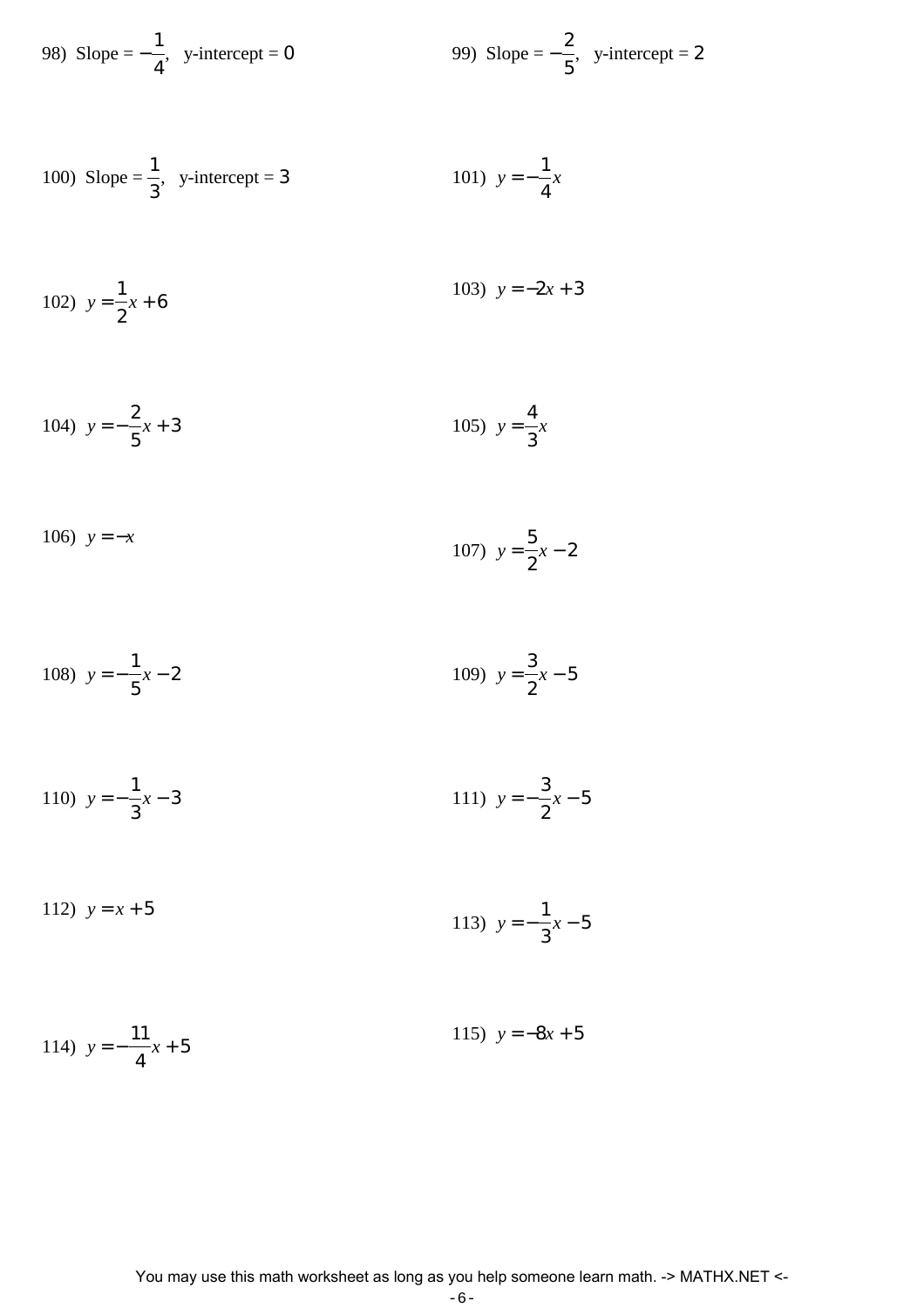116) 
$$
y = \frac{1}{3}x + 2
$$
  
117)  $y = -\frac{1}{4}x + 2$ 

118) 
$$
y = 6x
$$
 119)  $y = x + 2$ 

120) 
$$
y = \frac{4}{5}x - 1
$$
 121)  $y = -x - 3$ 

122) 
$$
y = \frac{1}{2}x - 1
$$
 123)  $y = -\frac{2}{5}x - 6$ 

124) 
$$
y = 4
$$
  
125)  $y = \frac{11}{6}x - 6$ 

126) 
$$
y = -\frac{2}{5}x - 4
$$
 127)  $x = -3$ 

128) 
$$
x = 4
$$
  
129)  $y = \frac{1}{2}x + 1$ 

130) 
$$
y = -2x + 1
$$
  
131)  $y = -\frac{1}{4}x + 4$ 

$$
\begin{array}{c}\n\text{1}\n\\
\text{2}\n\end{array}
$$

132) 
$$
y = -x - 2
$$
  
133)  $y = -\frac{1}{3}x - 1$ 

134) 
$$
y = \frac{5}{6}x + 1
$$
 135)  $y = \frac{9}{5}x - 4$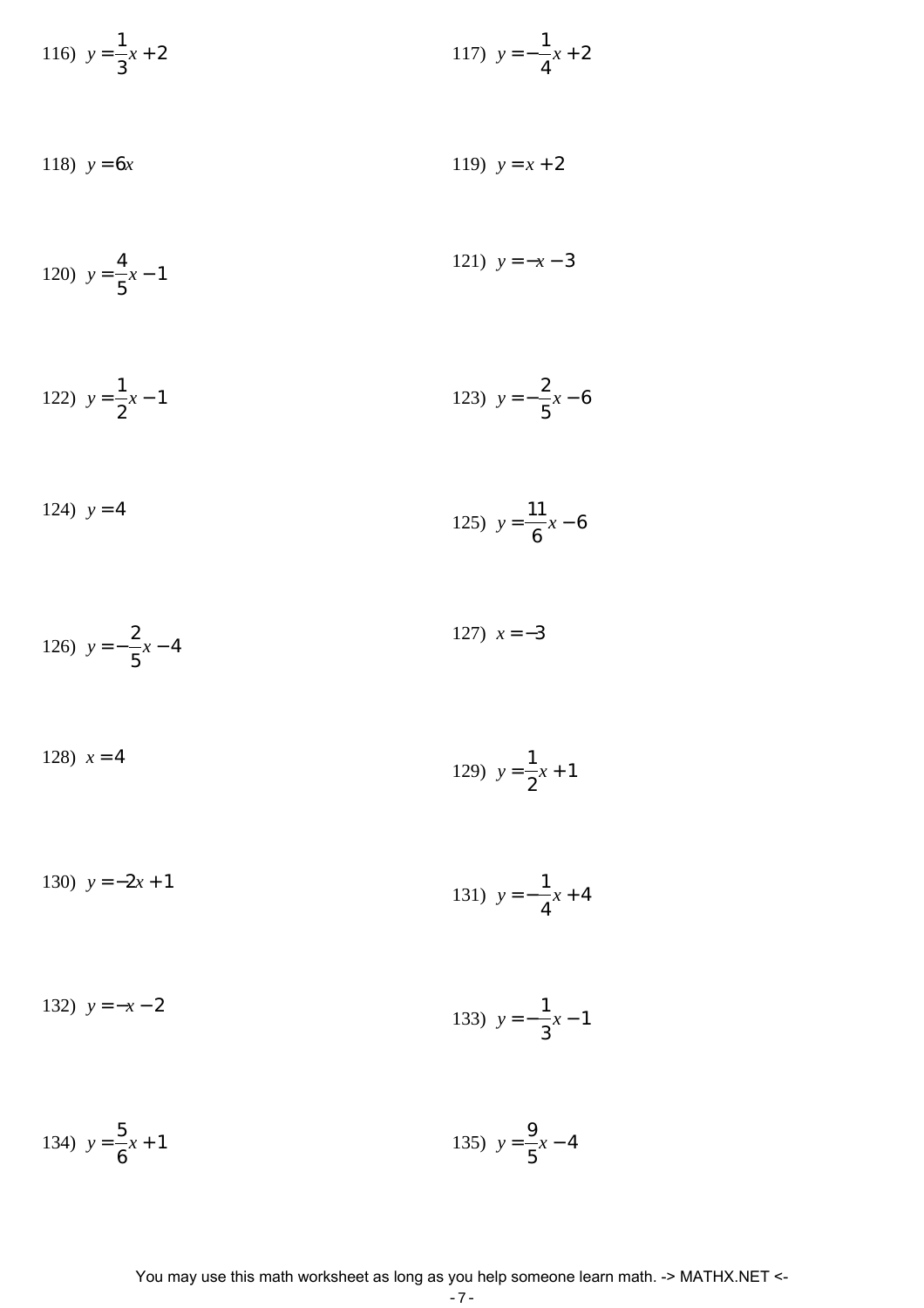136) 
$$
y = 4x + 6
$$
  
137)  $y = -\frac{5}{3}x - 4$ 

138) 
$$
y = -x + 6
$$
  
139)  $y = \frac{6}{5}x + 4$ 

140) 
$$
y = \frac{7}{5}x + 6
$$
  
141)  $y = x + 1$ 

142) 
$$
y = -9x + 3
$$
  
143)  $y = \frac{1}{5}x + 3$ 

144) 
$$
y = 4x + 1
$$
  
145)  $y = \frac{1}{2}x - 2$ 

146) 
$$
y = \frac{3}{2}x
$$
 147)  $y = -2x - 2$ 

148) 
$$
y = 4x - 5
$$
  
149)  $y = -\frac{7}{6}x - 2$ 

150) 
$$
y = -4x - 5
$$
  
151)  $y = -\frac{11}{5}x + 5$ 

152) 
$$
y = \frac{2}{3}x + 3
$$
  
153)  $y = \frac{1}{5}x - 5$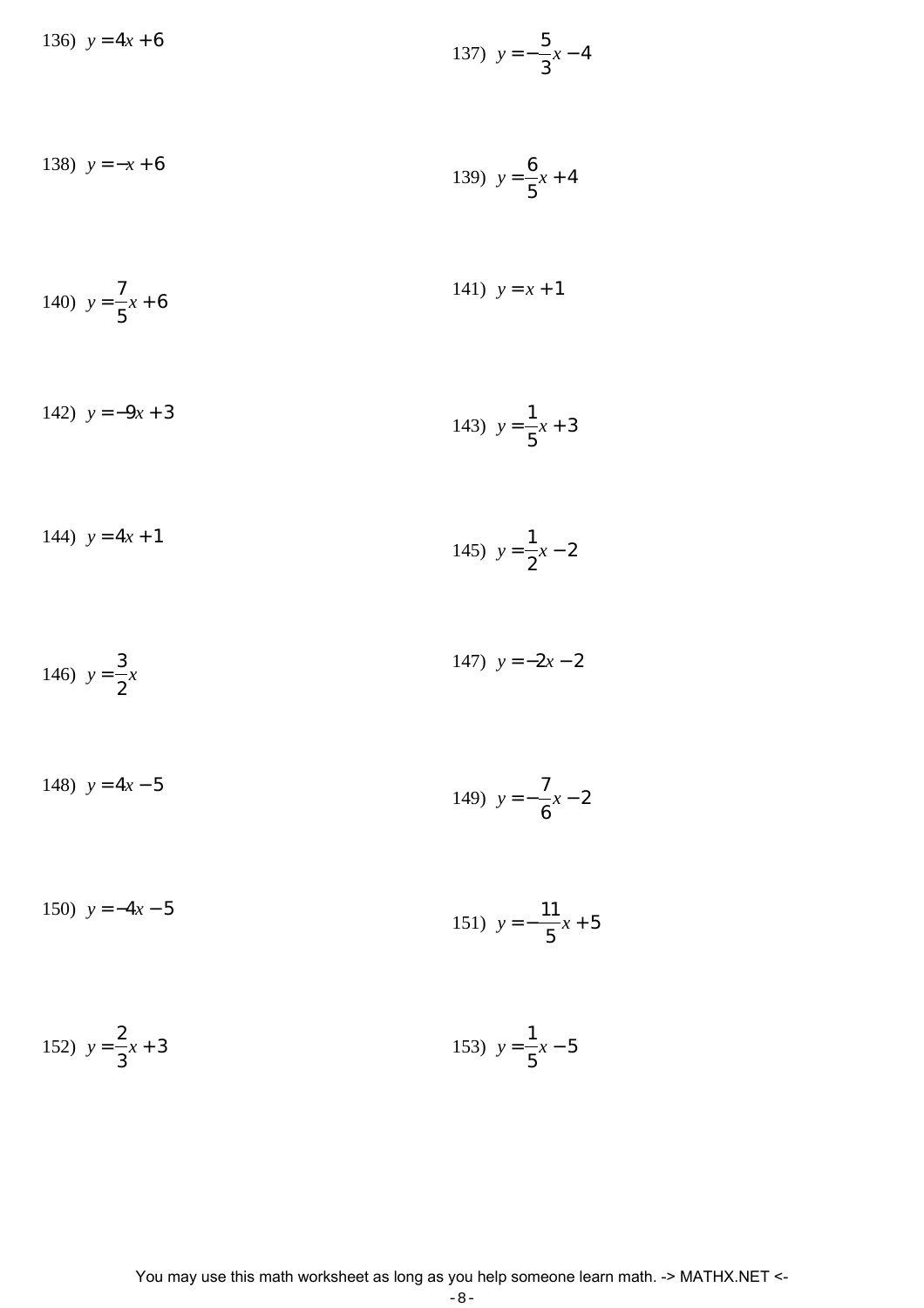154)  $y =$ 2 3 *x* + 5 155)  $x = 3$ 

156) 
$$
y = \frac{6}{5}x + 5
$$
 157)  $x = 1$ 

158) 
$$
y = 2
$$
  
159)  $y = -\frac{5}{2}x$ 

160) 
$$
y = 3x - 3
$$
  
161)  $y = \frac{1}{4}x - 3$ 

162) 
$$
y = -x - 6
$$
 163)  $y = 4x + 5$ 

164) 
$$
y = -\frac{1}{2}x - 6
$$
  
165)  $y = 4x - 3$ 

166) 
$$
y = 6x - 6
$$
  
167)  $y = -\frac{6}{5}x + 4$ 

168) 
$$
y = \frac{2}{3}x + 2
$$
  
169)  $y = -\frac{10}{3}x + 4$ 

170) 
$$
y = -2x + 2
$$
  
171)  $y = -\frac{4}{5}x - 1$ 

172) 
$$
y = -4x + 1
$$
  
173)  $y = \frac{1}{6}x - 1$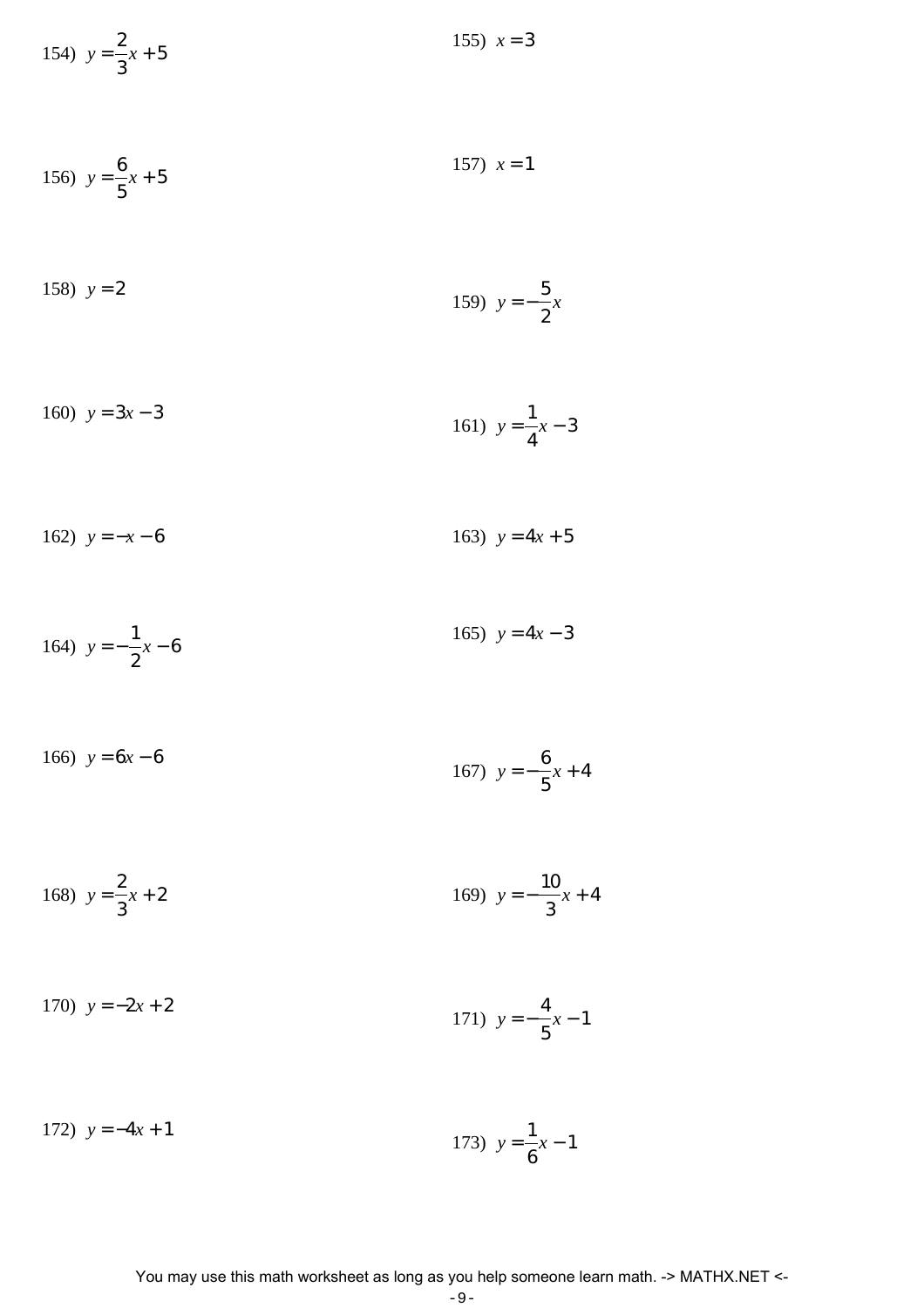174) 
$$
y = -\frac{1}{3}x - 4
$$
 175)  $y = 3x - 1$ 

176) 
$$
y = \frac{7}{4}x - 4
$$
 177)  $y = -x - 4$ 

178) 
$$
y = -\frac{1}{4}x + 6
$$
  
179)  $y = -2x + 6$ 

180) 
$$
y = \frac{4}{3}x + 4
$$
 181)  $y = \frac{4}{3}x + 6$ 

182) 
$$
y = x + 3
$$
  
183)  $y = -\frac{2}{5}x + 1$ 

184) 
$$
y = -2
$$
 185)  $y = 0$ 

186) 
$$
y = \frac{5}{2}x + 1
$$
 187)  $x = -5$ 

188)  $y = 6x - 5$  189)  $y = x - 2$ 

190)  $y = -3x - 5$  191)  $y = 5x + 5$ 

192) 
$$
y = -\frac{1}{4}x - 5
$$
 193)  $y = \frac{4}{3}x + 5$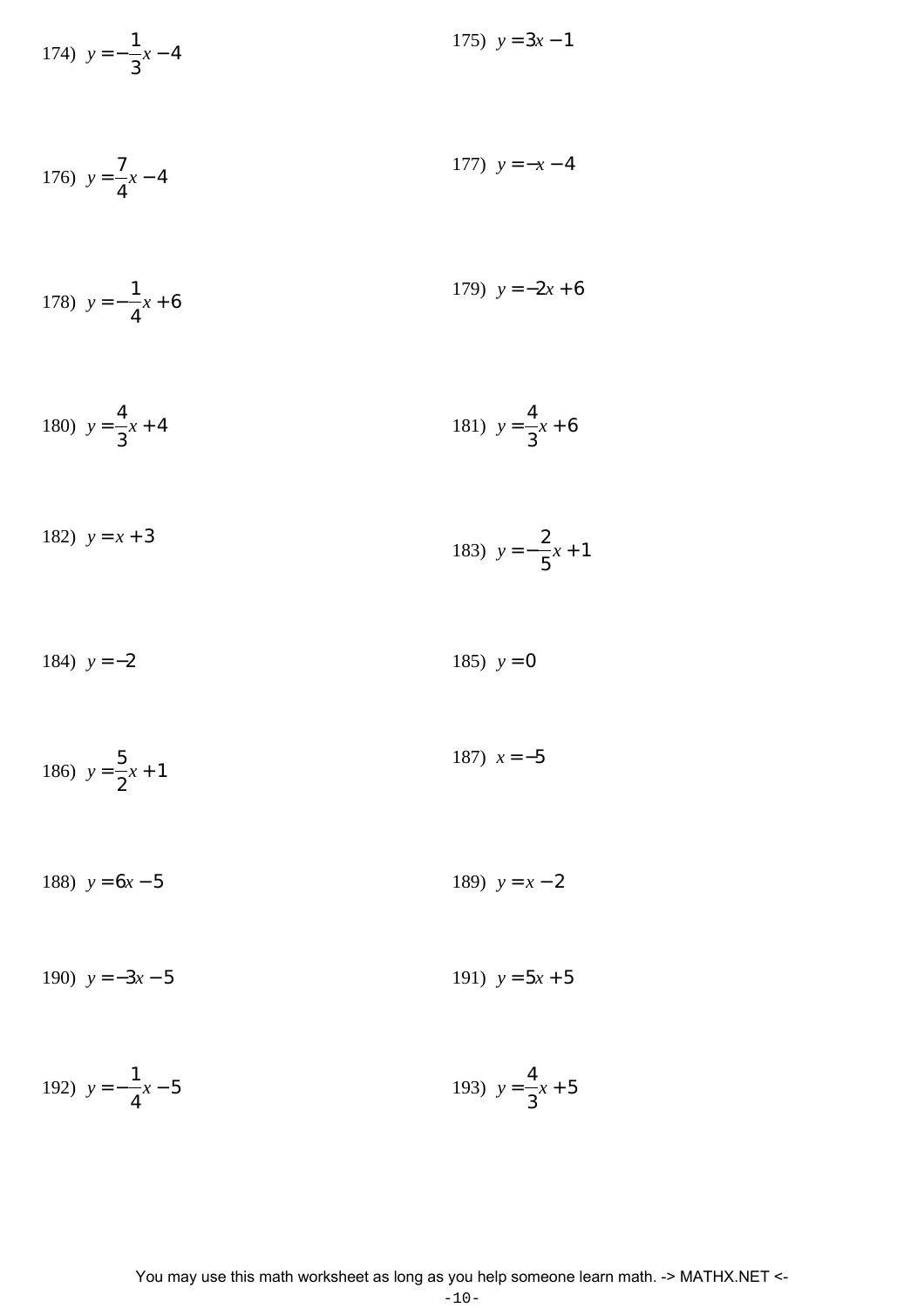194) 
$$
y = -\frac{7}{2}x + 5
$$
 195)  $y = \frac{1}{2}x + 3$ 

196) 
$$
y = \frac{1}{6}x
$$
 197)  $y = -\frac{1}{5}x - 3$ 

198) 
$$
y = \frac{3}{5}x
$$
 199)  $y = -4x - 3$ 

200) 
$$
y = \frac{5}{3}x - 5
$$
  
201)  $-3x - 8 = -2y$ 

$$
202) \quad 0 = 20 - 6x - 5y \tag{203} \quad -1 + x = \frac{1}{5}y
$$

204) 
$$
0 = 2 - \frac{16}{3}x - \frac{2}{3}y
$$
  
205)  $4y + 6x = -20$ 

 $206) -4 + 2x - y = 0$ 207)  $-4y = x + 16$ 

 $208) -3y = 9 - 9x$ 209)  $0 = 3 + y$ 

211)  $0 = 12x - 15y$ 210)  $12x = 15y + 15$ 

212)  $5y - x = -5$ 213)  $-2 + 2y = -x$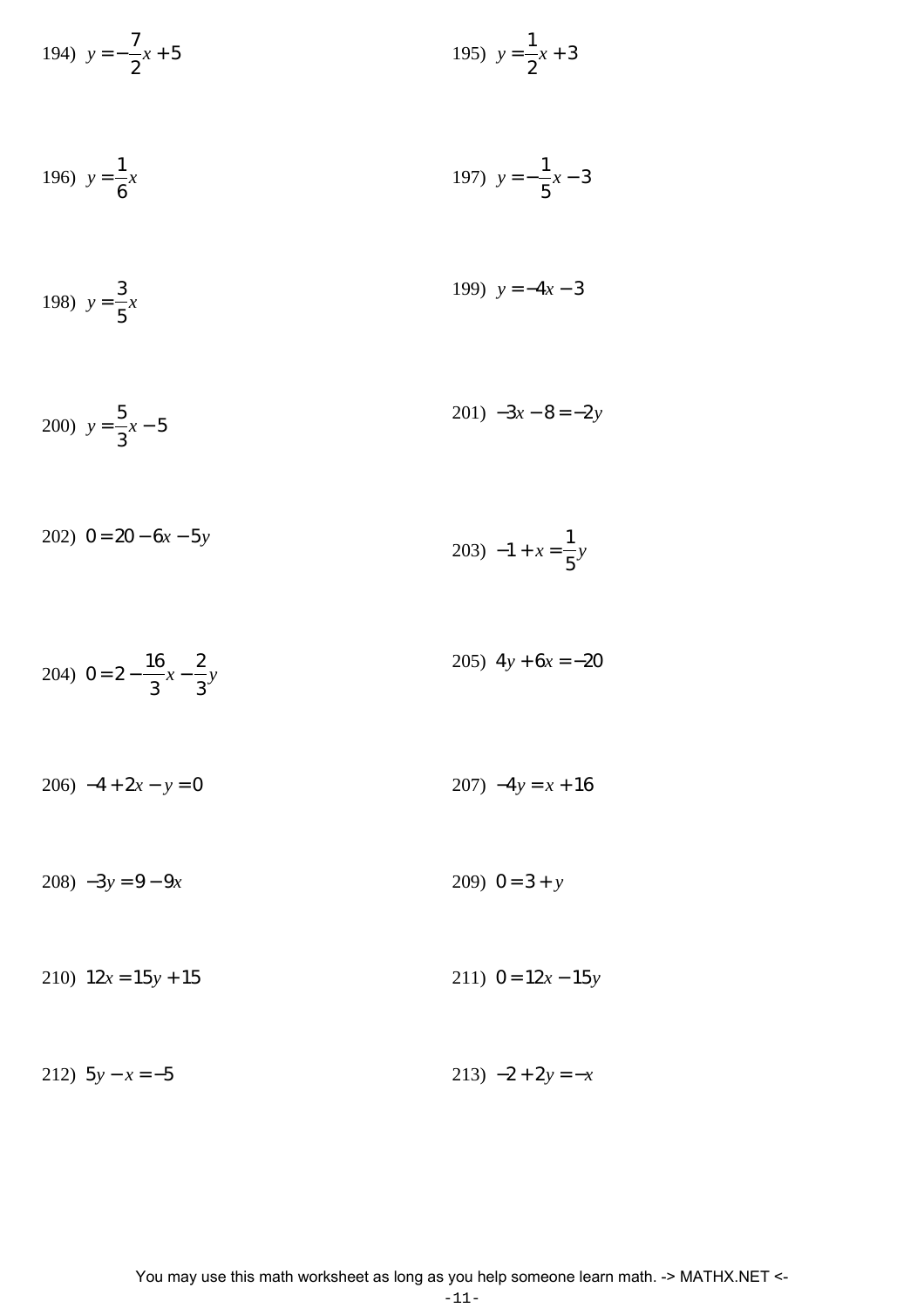214)  $3x = -5y + 5$  $215) -2x - 3 + y = 0$ 216)  $0 = -3 + y$ 217)  $4 = y + 5x$ 218)  $20 = -7x + 5y$ 219)  $15 - 3y + 8x = 0$  $221) -18x + 22 = 8y$ 220)  $\frac{1}{6}y = -x + \frac{5}{6}$  $222$ )  $-5y = 19 - 3x$ 223)  $3x + \frac{24}{5} = -\frac{6}{5}y$  $225) -3 + 9x = -3y$ 224)  $6x = -9y$ 

 $226) -y = -4x - 1$ 227)  $0 = 2 + \frac{4}{9}y + \frac{10}{9}x$ 

229)  $0 = -3y + x + 9$ 228)  $2 = y - x$ 

231)  $-4 = -y - 4x$  $230$ )  $-3y + 15 = -9x$ 

232)  $25 - 9x = -5y$ 233)  $x - y - 4 = 0$ 

 $234) -15 = -6x + 3y$  $235) -3y = 6 - x$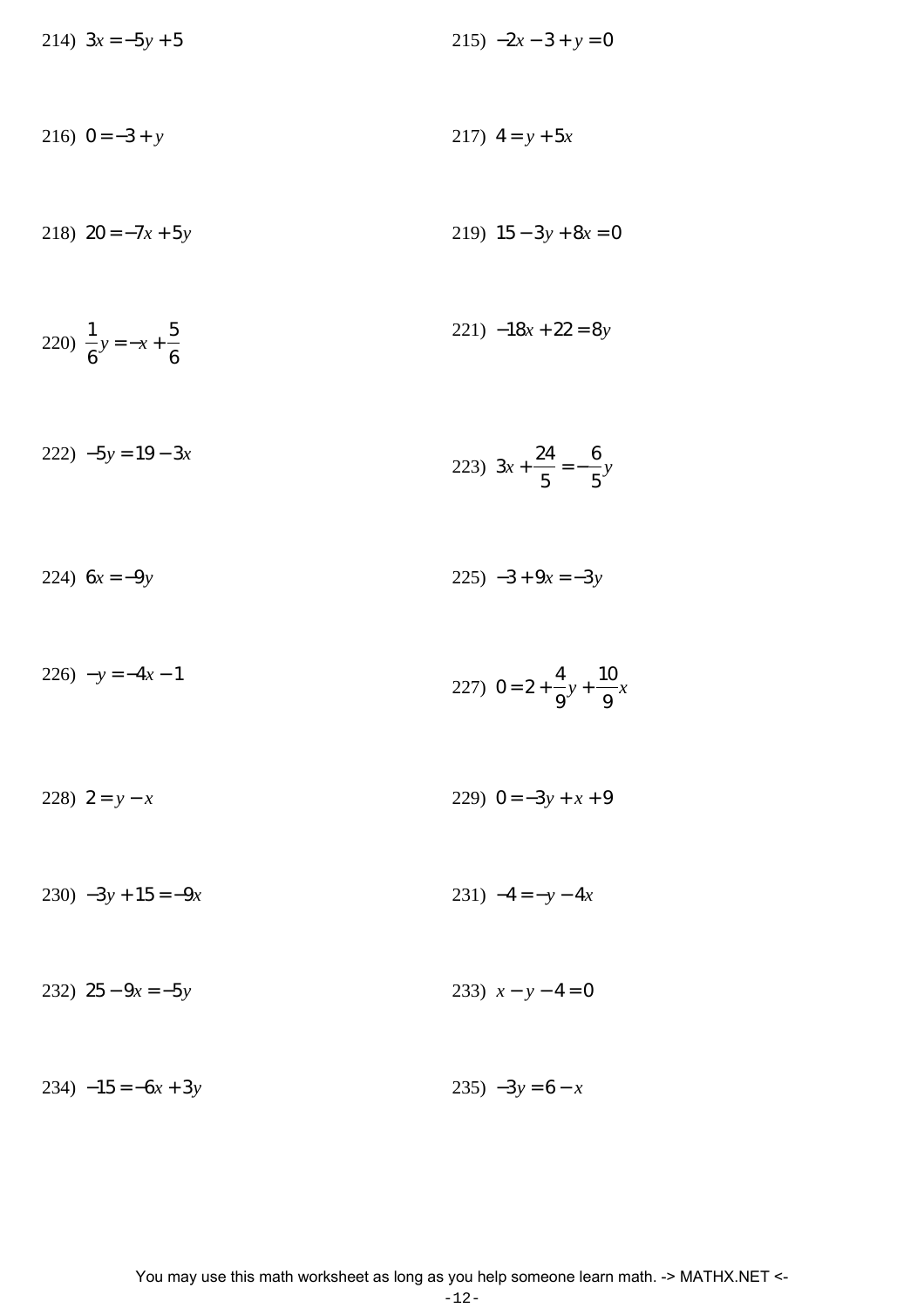236) 
$$
-4 - y = \frac{7}{5}x
$$
 237)  $y = -x - 1$ 

 $238) -5 - x - 5y = 0$ 239)  $-y = -5$ 

$$
240) -5x - y = 0
$$
  
241) -10x = 16 - 8y

$$
242) \ 2y + 8x = 6 \qquad \qquad 243) \ 0 = 4y - 12 - x
$$

244) 
$$
x - \frac{2}{7} - \frac{1}{7}y = 0
$$
 245)  $-y = -4$ 

$$
246) -15y + 3x = -60 \qquad \qquad 247) -5 = -x
$$

248)  $15 = 2x - 5y$ 249)  $14 = x - 3y$ 

 $251) -5 = -2x + 5y$ 250)  $7y + 12 = 8x$ 

 $252) -2y = -5x$ 253)  $-x = y$ 

254)  $19 + 4x = -7y$ 255)  $4y-4=3x$ 

256)  $x + \frac{3}{5} = \frac{3}{5}y$ 257)  $2 - y = 2x$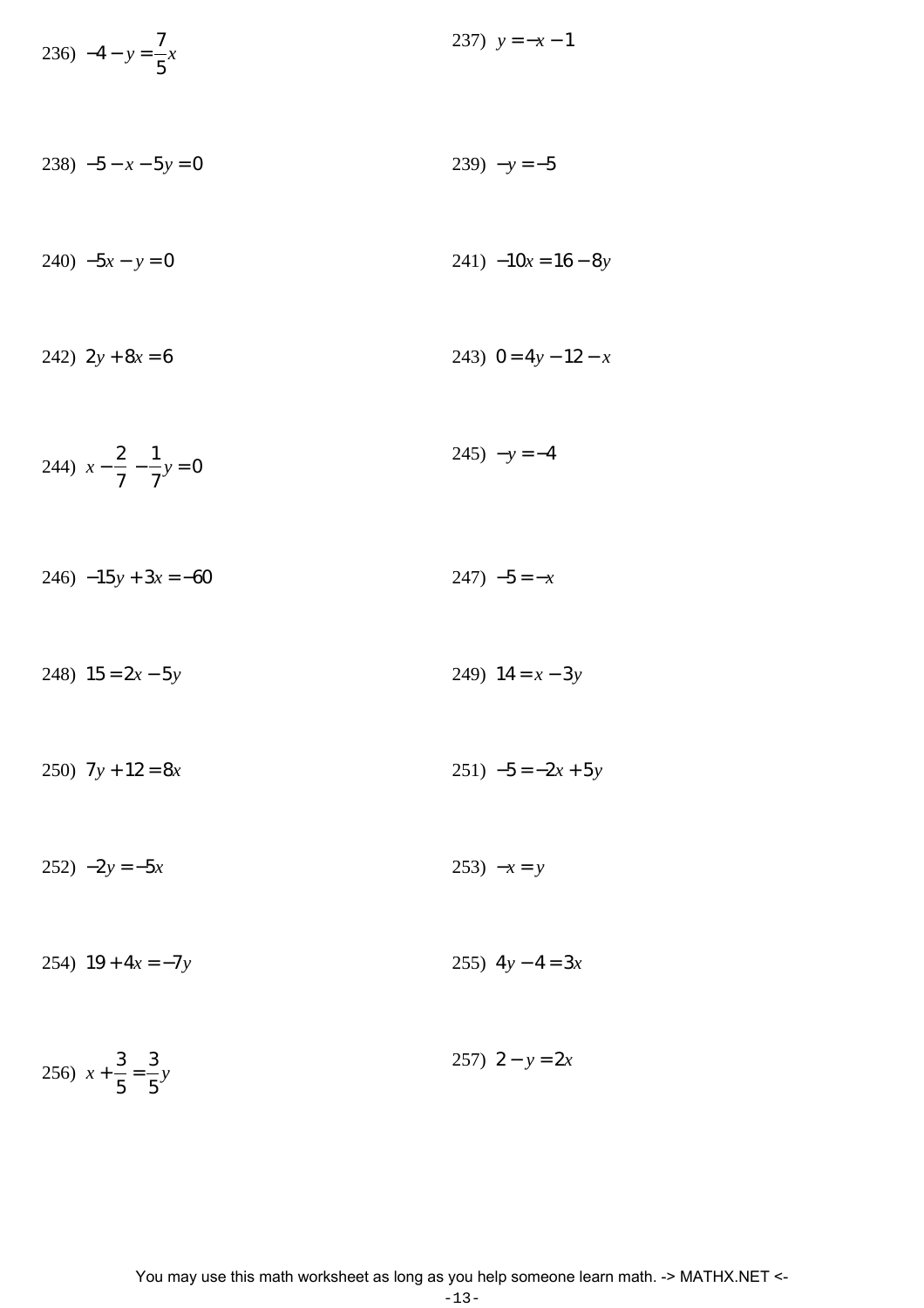$258$ )  $-5y + 2x + 20 = 0$  $259) -10x - 4y + 16 = 0$  $260$ )  $-y+5=x$ 261)  $3x = 4y + 20$ 262)  $15x = -3y - 3$ 263)  $0 = 1 + \frac{4}{3}x - \frac{1}{3}y$  $264) -3 = y - 4x$ 265)  $2x + 3 = -y$  $266) -5y - 10 = -x$ 267)  $1 + y = -3x$  $269$ )  $-9y = -6x + 9$  $268$ )  $-x-2=0$ 270)  $5y = 2x + 5$ 271)  $2 = y - 3x$  $272) -3x = 3y - 3$ 273)  $-4y = -16 - 3x$ 274)  $-\frac{1}{2}y = -1 + \frac{1}{10}x$  $275) -2x = -5y - 25$  $277) -6 = -3x - 2y$ 276)  $2x = \frac{18}{5} - \frac{6}{5}y$ 

278)  $0 = -4 - 2y - 4x$ 279)  $-1 + \frac{1}{5}y - \frac{1}{5}x = 0$ 

$$
-14-
$$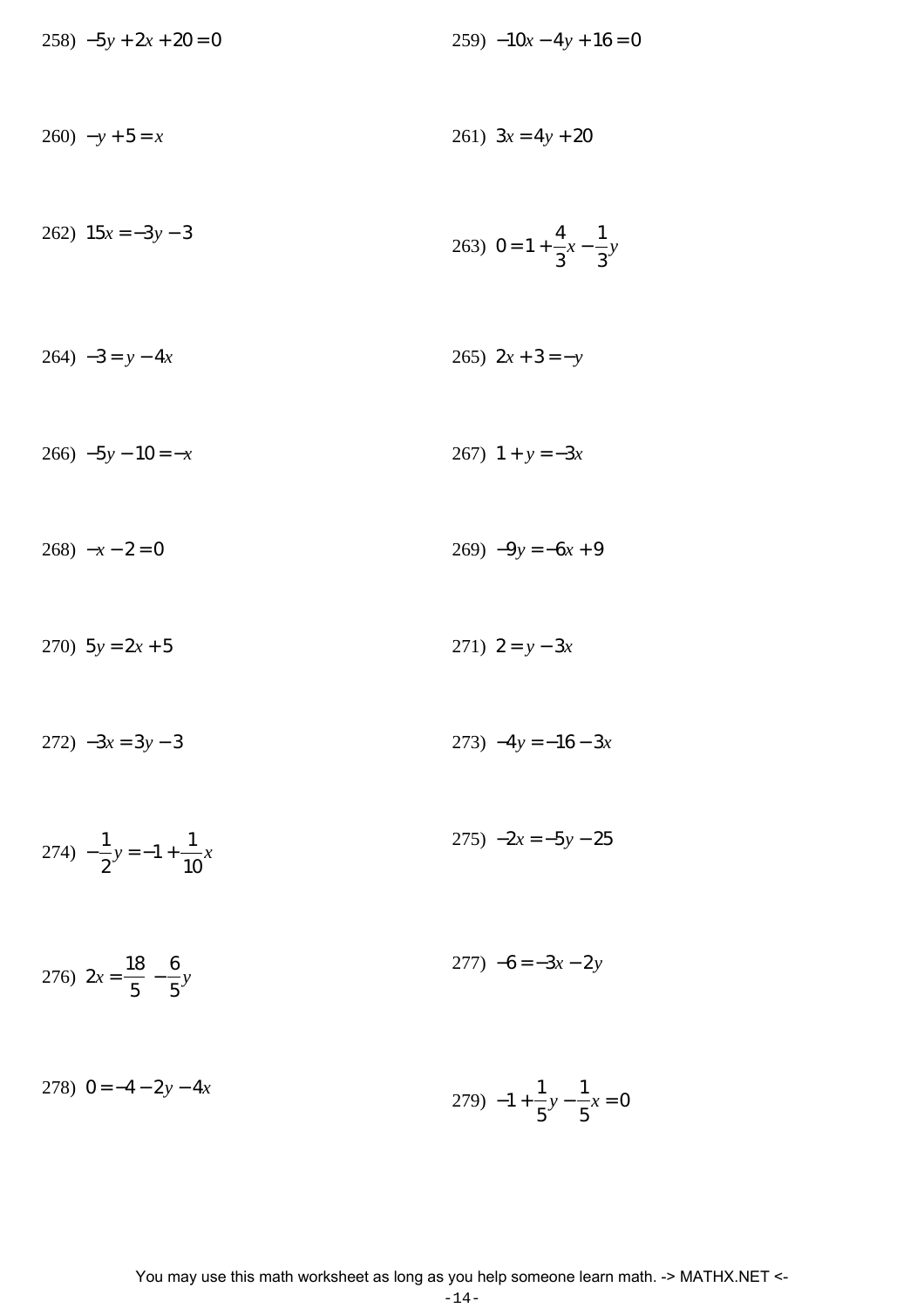280)  $12y + 3x = -24$  281)  $-x - 1 = 0$ 282)  $1 = -6x + y$  283)  $-9x + 6 = 3y$ 284)  $0 = 3 - x - y$  285)  $-20 + 7x = -5y$  $286$ )  $-12 - 3x - 3y = 0$  $287) -x = 1 +$ 1 5 *y* 288)  $-y = -2x + 3$  289)  $9x = 6y + 12$ 290)  $-y = 2 - x$  291)  $-3y = x$ 292)  $0 = 4 - 4y - x$  293)  $4 + x = 2y$ 294)  $2y = 8 - 4x$  295)  $5 - y = -5x$ 296)  $60 = -12y - 3x$  297)  $-10x - 5 = 7y$ 298)  $5x + 21 = -4y$  299)  $0 = y + 2$ 300)  $4 = 7y - 5x$  301) through: (-4, 0) and (1, 0)

302) through:  $(4, 2)$  and  $(1, 2)$  303) through:  $(-3, 1)$  and  $(5, -4)$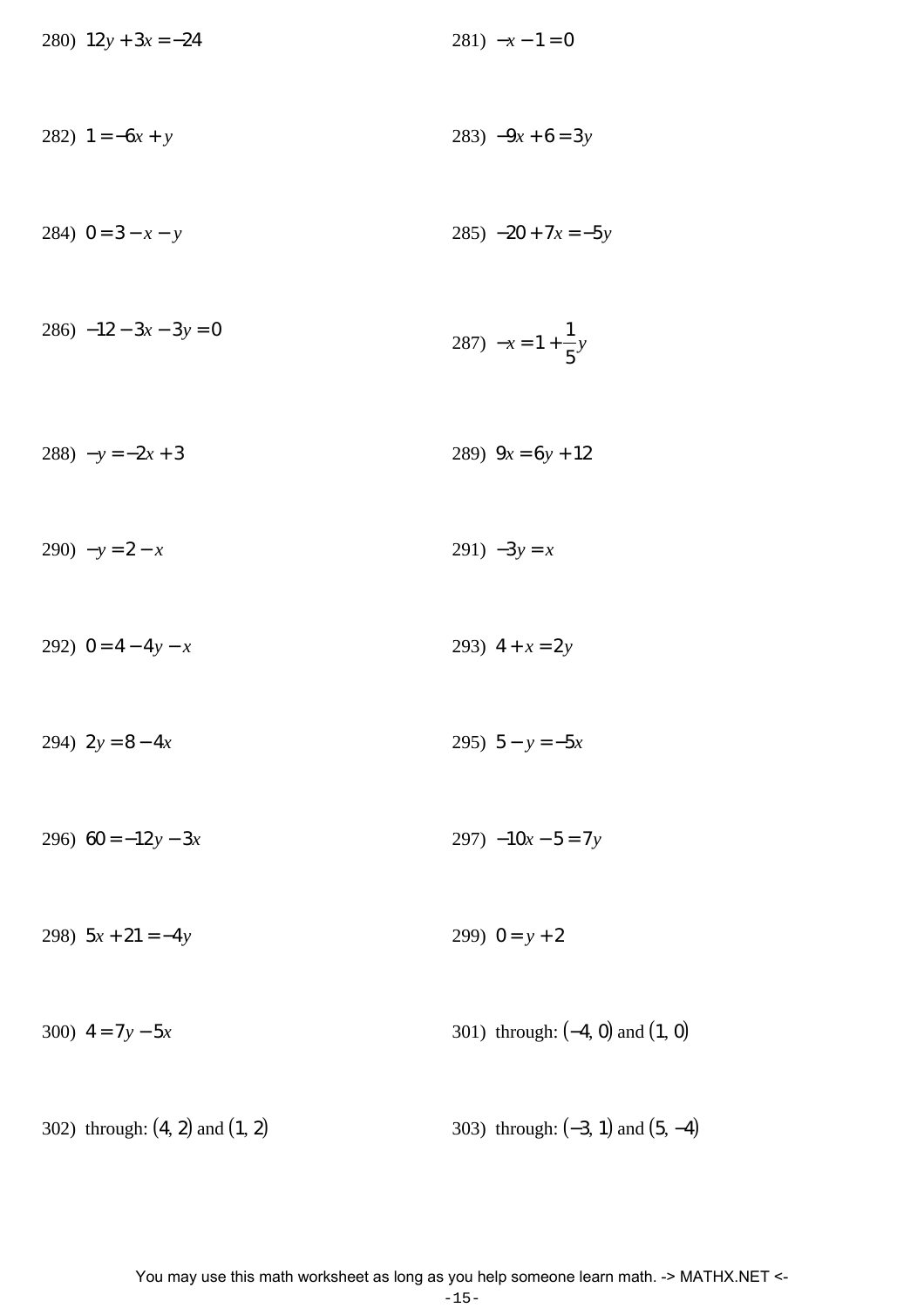304) through:  $(0, 2)$  and  $(1, 5)$  305) through:  $(0, -1)$  and  $(3, 4)$ 

- 306) through:  $(1, 5)$  and  $(-4, 3)$  307) through:  $(0, 5)$  and  $(-4, 5)$
- 308) through:  $(0, -4)$  and  $(-1, 5)$  309) through:  $(2, -5)$  and  $(0, 1)$
- 310) through:  $(-2, -5)$  and  $(-1, -2)$  311) through:  $(0, 5)$  and  $(5, -4)$
- 312) through:  $(0, 3)$  and  $(2, -3)$  313) through:  $(0, -1)$  and  $(-3, -2)$
- 314) through:  $(-1, -4)$  and  $(4, -1)$  315) through:  $(0, -1)$  and  $(5, 1)$
- 316) through: (1, −3) and (0, 0) 317) through: (−2, 3) and (0, 0)
- 318) through: (0, 2) and (−5, 0) 319) through: (3, −4) and (0, 2)
- 320) through:  $(0, 3)$  and  $(-2, -1)$  321) through:  $(0, 3)$  and  $(-3, -1)$
- 322) through:  $(5, -5)$  and  $(0, 4)$  323) through:  $(1, 2)$  and  $(0, 5)$
- 324) through:  $(0, -5)$  and  $(-1, -2)$  325) through:  $(0, -4)$  and  $(-5, 5)$
- 326) through:  $(3, 1)$  and  $(0, -4)$  327) through:  $(4, -3)$  and  $(-2, -3)$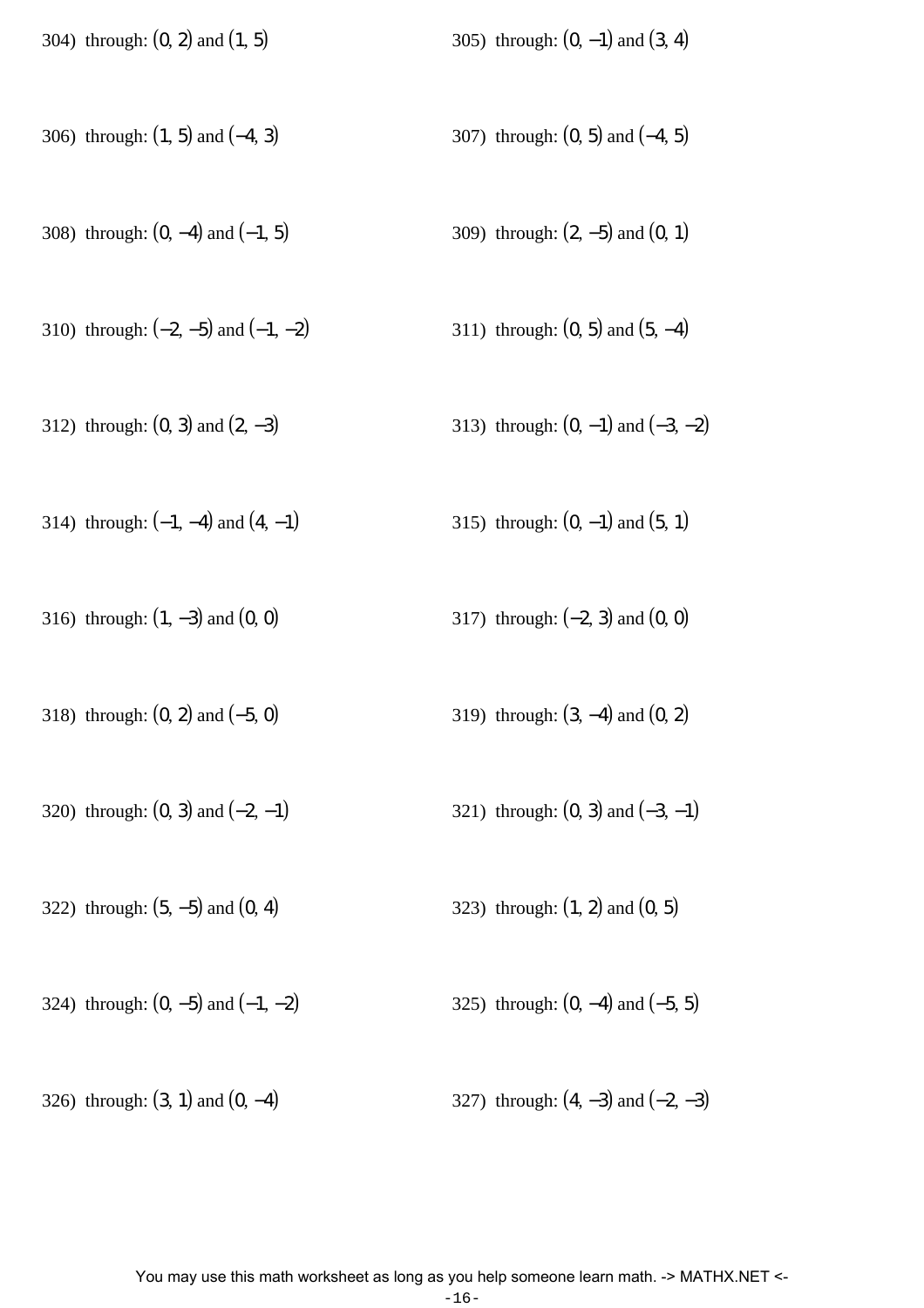| 328) through: $(-3, 0)$ and $(-2, -3)$ | 329) through: $(0, -1)$ and $(-3, 5)$  |
|----------------------------------------|----------------------------------------|
| 330) through: $(-4, -1)$ and $(-3, 1)$ | 331) through: $(-3, -1)$ and $(4, 0)$  |
| 332) through: $(-4, -5)$ and $(-1, 0)$ | 333) through: $(-5, 1)$ and $(-4, 3)$  |
| 334) through: $(5, 3)$ and $(3, 1)$    | 335) through: $(-1, 3)$ and $(-1, -4)$ |
| 336) through: $(-4, -1)$ and $(-2, 5)$ | 337) through: $(5, 4)$ and $(-4, 5)$   |
| 338) through: $(-4, 2)$ and $(2, 4)$   | 339) through: $(-4, -5)$ and $(4, 5)$  |
| 340) through: $(4, -3)$ and $(4, -5)$  | 341) through: $(-5, 1)$ and $(-3, -4)$ |
| 342) through: $(-5, -5)$ and $(1, -5)$ | 343) through: $(5, -5)$ and $(0, -3)$  |

- 344) through:  $(-5, 2)$  and  $(-4, -2)$  345) through:  $(-1, 3)$  and  $(0, -2)$
- 346) through:  $(0, -1)$  and  $(-2, -5)$  347) through:  $(0, 1)$  and  $(4, -5)$
- 348) through:  $(0, 1)$  and  $(1, 2)$  349) through:  $(-3, -2)$  and  $(0, 2)$
- 350) through:  $(0, 2)$  and  $(-5, -5)$  351) through:  $(0, 3)$  and  $(2, 1)$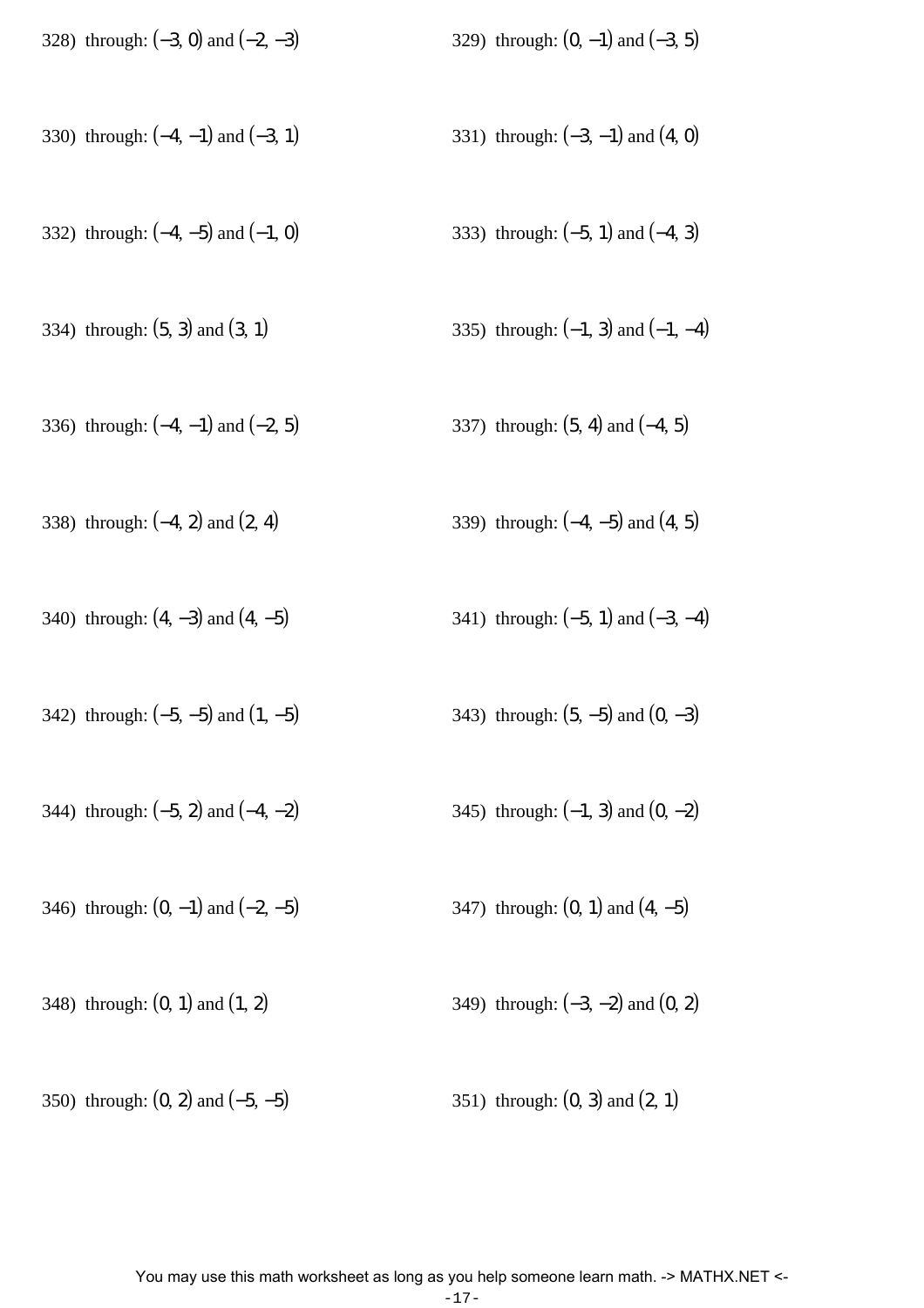| 352) through: $(-3, 2)$ and $(0, 5)$  | 353) through: $(-1, -3)$ and $(0, 3)$  |
|---------------------------------------|----------------------------------------|
| 354) through: $(0, 5)$ and $(4, 0)$   | 355) through: $(1, -4)$ and $(0, -5)$  |
| 356) through: $(-2, 4)$ and $(0, -5)$ | 357) through: $(4, 3)$ and $(3, -2)$   |
| 358) through: $(4, -5)$ and $(0, -4)$ | 359) through: $(3, 2)$ and $(-5, -3)$  |
| 360) through: $(1, 0)$ and $(3, 2)$   | 361) through: $(-1, -1)$ and $(3, -4)$ |
| 362) through: $(-5, -1)$ and $(4, 4)$ | 363) through: $(3, -2)$ and $(-2, 0)$  |
| 364) through: $(-3, 3)$ and $(2, 0)$  | 365) through: $(1, 2)$ and $(-3, 0)$   |
| 366) through: $(3, -5)$ and $(5, 2)$  | 367) through: $(4, 3)$ and $(2, -4)$   |
| 368) through: $(0, 4)$ and $(3, -1)$  | 369) through: $(-4, 4)$ and $(2, 4)$   |
| 370) through: $(2, -2)$ and $(3, -5)$ | 371) through: $(2, -5)$ and $(-1, -4)$ |
| 372) through: $(2, 3)$ and $(-4, -4)$ | 373) through: $(2, -1)$ and $(0, -1)$  |
| 374) through: $(1, 5)$ and $(-5, -2)$ | 375) through: $(-4, 5)$ and $(0, 0)$   |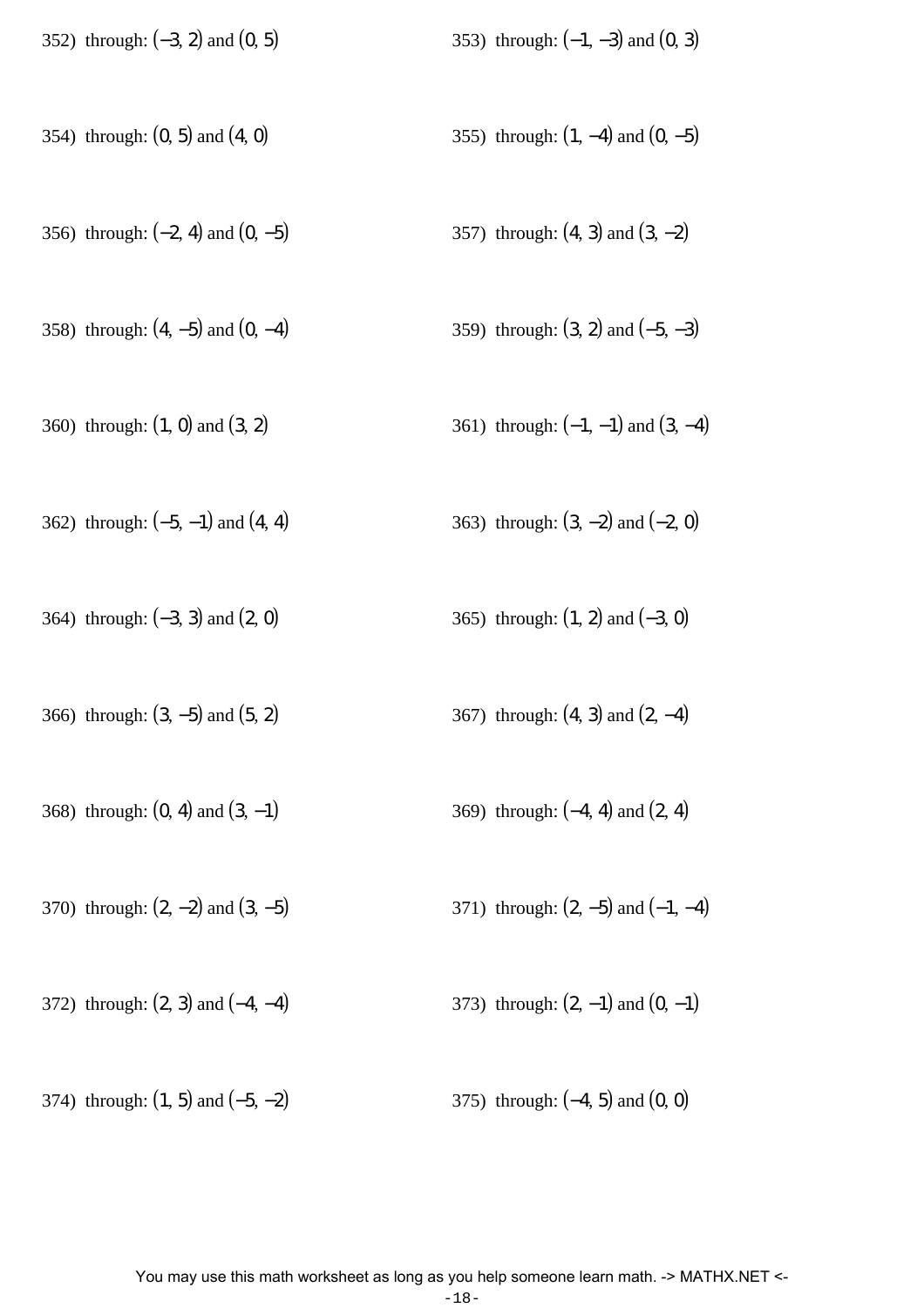| 376) through: $(0, 0)$ and $(-2, -3)$  | 377) through: $(5, -1)$ and $(0, 1)$    |
|----------------------------------------|-----------------------------------------|
| 378) through: $(0, 1)$ and $(4, 0)$    | 379) through: $(5, 0)$ and $(0, 4)$     |
| 380) through: $(0, 4)$ and $(2, -4)$   | 381) through: $(0, -5)$ and $(1, 0)$    |
| 382) through: $(0, -5)$ and $(2, 0)$   | 383) through: $(-4, -1)$ and $(0, 5)$   |
| 384) through: $(-1, 2)$ and $(1, -2)$  | 385) through: $(-1, -1)$ and $(-2, -2)$ |
| 386) through: $(-1, 5)$ and $(5, -3)$  | 387) through: $(-2, -4)$ and $(4, -1)$  |
| 388) through: $(0, 1)$ and $(-2, 3)$   | 389) through: $(1, -2)$ and $(-3, 1)$   |
| 390) through: $(-2, 5)$ and $(-1, 2)$  | 391) through: $(-2, -2)$ and $(4, 2)$   |
| 392) through: $(-3, -3)$ and $(-5, 3)$ | 393) through: $(3, 3)$ and $(-2, -1)$   |
| 394) through: $(5, 5)$ and $(-3, 4)$   | 395) through: $(-3, -2)$ and $(-2, -5)$ |
| 396) through: $(-1, 5)$ and $(-3, -4)$ | 397) through: $(-3, 5)$ and $(4, -4)$   |
| 398) through: $(-3, 3)$ and $(1, -3)$  | 399) through: $(0, -1)$ and $(-4, 4)$   |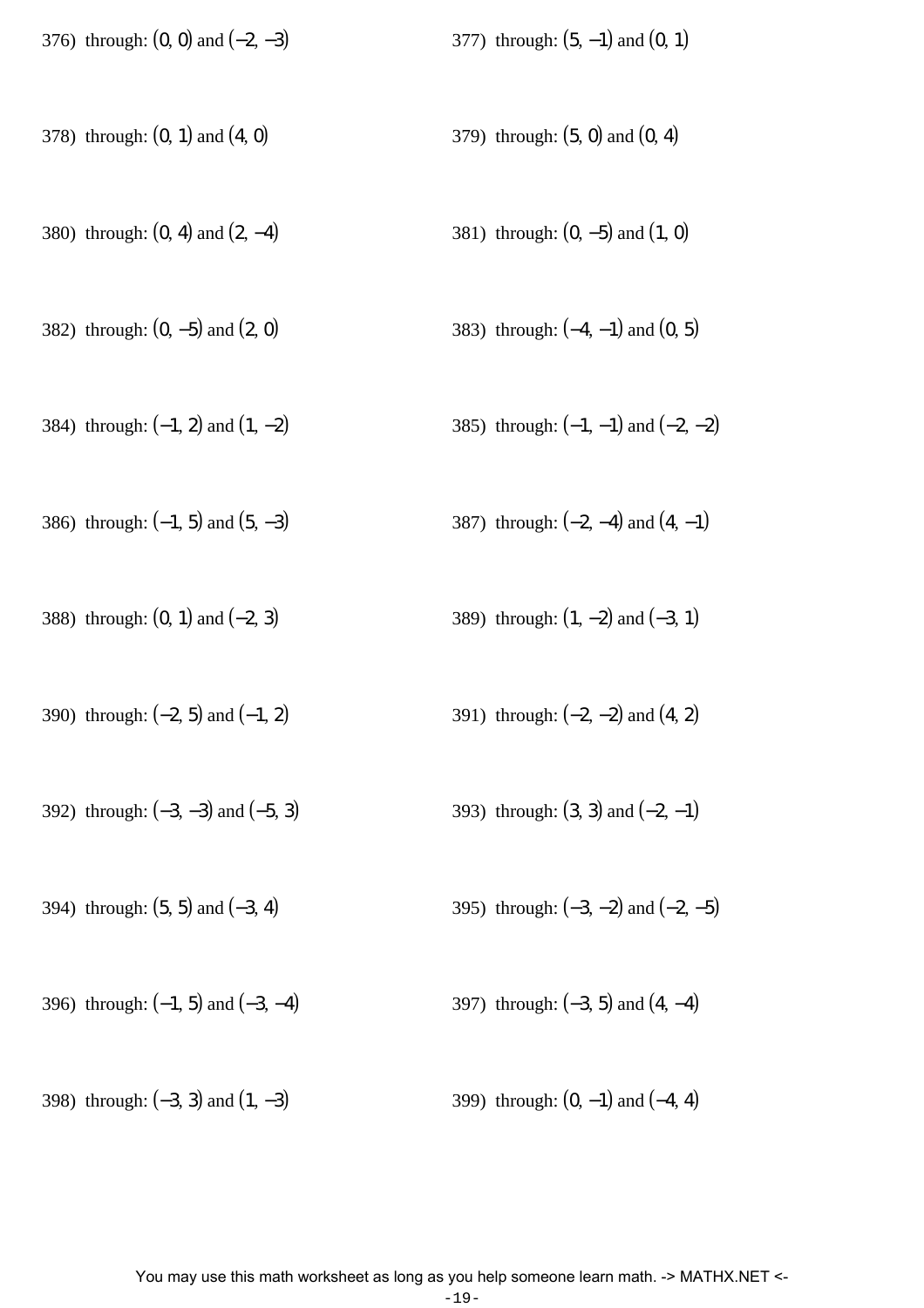400) through:  $(4, 0)$  and  $(0, -1)$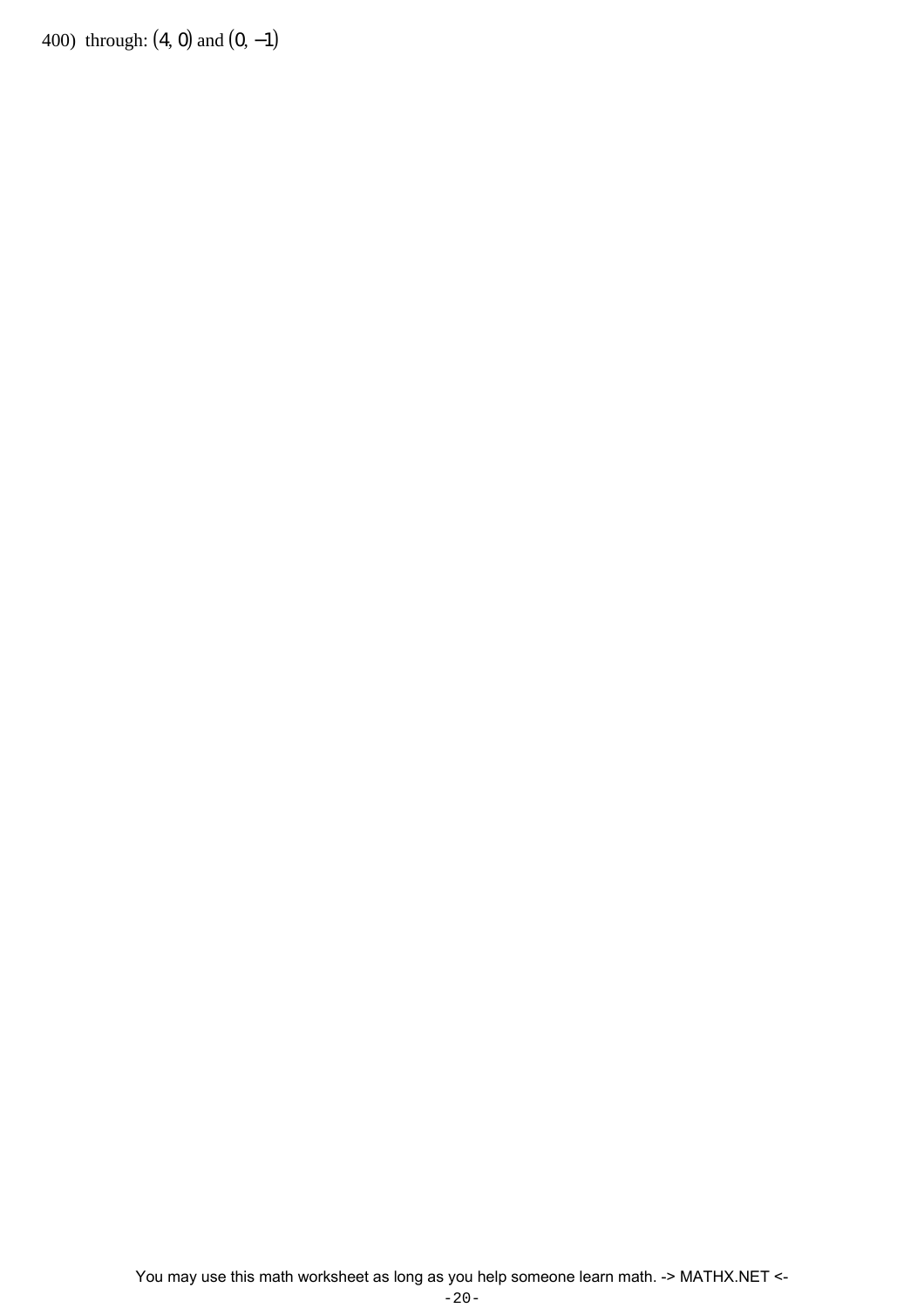## Writing linear equations - standard

## **Use the data obtained from the graph and write the standard form of equation of each line.**

1) Slope = 
$$
-\frac{2}{3}
$$
, y-intercept = -2  
2) Slope = 2, y-intercept = 0  
 $2x + 3y = -6$   
2x + 3y = -6

- 3) Slope = 1, y-intercept =  $2$  $x - y = -2$
- 5) Slope  $=-7$ , y-intercept  $=-4$  $7x + y = -4$
- 7) Slope  $=$ 6 5  $,$  y-intercept =  $-2$  $6x - 5y = 10$
- 9) Slope  $=-2$ , y-intercept = 1  $2x + y = 1$
- 11) Slope =  $-9$ , y-intercept = 4  $9x + y = 4$
- 13) Slope =  $-3$ , y-intercept =  $-3$  $3x + y = -3$
- 15) Slope  $=$ 3 4  $,$  y-intercept = 1  $3x - 4y = -4$
- 17) Slope  $=-8$ , y-intercept  $=4$  $8x + y = 4$

4) Slope = 
$$
\frac{1}{2}
$$
, y-intercept = 3  

$$
x - 2y = -6
$$

$$
\mathcal{L}^{\mathcal{L}}(\mathcal{L}^{\mathcal{L}}(\mathcal{L}))
$$

- 6) Slope  $=-1$ , y-intercept = 5  $x + y = 5$
- 8) Slope  $=$ 5 2  $,$  y-intercept =  $-1$  $5x - 2y = 2$
- 10) Slope  $=-$ 8 5  $,$  y-intercept = 3  $8x + 5y = 15$

12) Slope = 
$$
-\frac{1}{3}
$$
, y-intercept = -4  

$$
x + 3y = -12
$$

- 14) Slope = 1, y-intercept =  $-2$  $x - y = 2$
- 16) Slope = 1, y-intercept =  $-5$  $x - y = 5$

18) Slope = 
$$
-\frac{5}{2}
$$
, y-intercept = 3  
5x + 2y = 6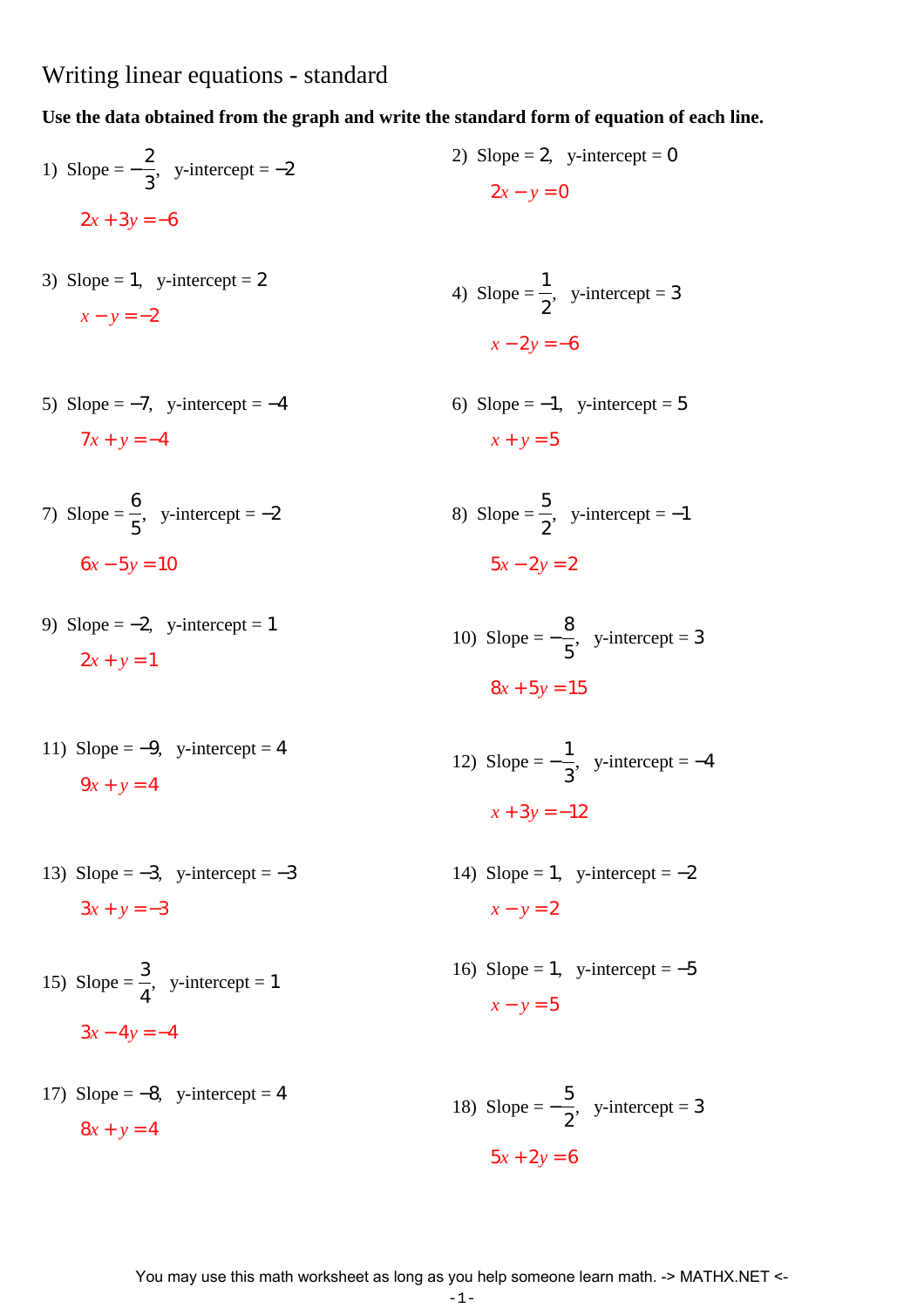19) Slope =  $-4$ , y-intercept =  $-2$  $4x + y = -2$ 

21) Slope = 
$$
-\frac{1}{3}
$$
, y-intercept = 3  
 $x + 3y = 9$ 

- 23) Slope  $=$ 5 3  $,$  y-intercept = 5  $5x - 3y = -15$
- 25) Slope =  $-1$ , y-intercept =  $-4$  $x + y = -4$
- 27) Slope  $=-$ 3 4  $,$  y-intercept =  $-1$  $3x + 4y = -4$
- 29) Slope = 1, y-intercept = 3  $x - y = -3$
- 31) Slope =  $-4$ , y-intercept =  $-5$  $4x + y = -5$
- 33) Slope = 2, y-intercept =  $-4$  $2x - y = 4$
- 35) Slope = 2, y-intercept = 3  $2x - y = -3$
- 37) Slope = 7, y-intercept = 3  $7x - y = -3$
- 20) Slope  $=-$ 3 5  $,$  y-intercept = 0  $3x + 5y = 0$
- 22) Slope  $=$ 5 2  $,$  y-intercept =  $-4$  $5x - 2y = 8$

24) Slope = 
$$
\frac{1}{2}
$$
, y-intercept = -3  
 $x - 2y = 6$ 

- 26) Slope = 1, y-intercept = 1  $x - y = -1$
- 28) Slope =  $-2$ , y-intercept = 4  $2x + y = 4$
- 30) Slope  $=-$ 3 5  $,$  y-intercept =  $-3$  $3x + 5y = -15$
- $32)$  Slope = 1 4  $,$  y-intercept = 1  $x - 4y = -4$
- $34)$  Slope =  $-$ 8 3  $,$  y-intercept =  $-5$  $8x + 3y = -15$
- 36) Slope = 6, y-intercept =  $-2$  $6x - y = 2$
- 38) Slope = 2, y-intercept =  $5$  $2x - y = -5$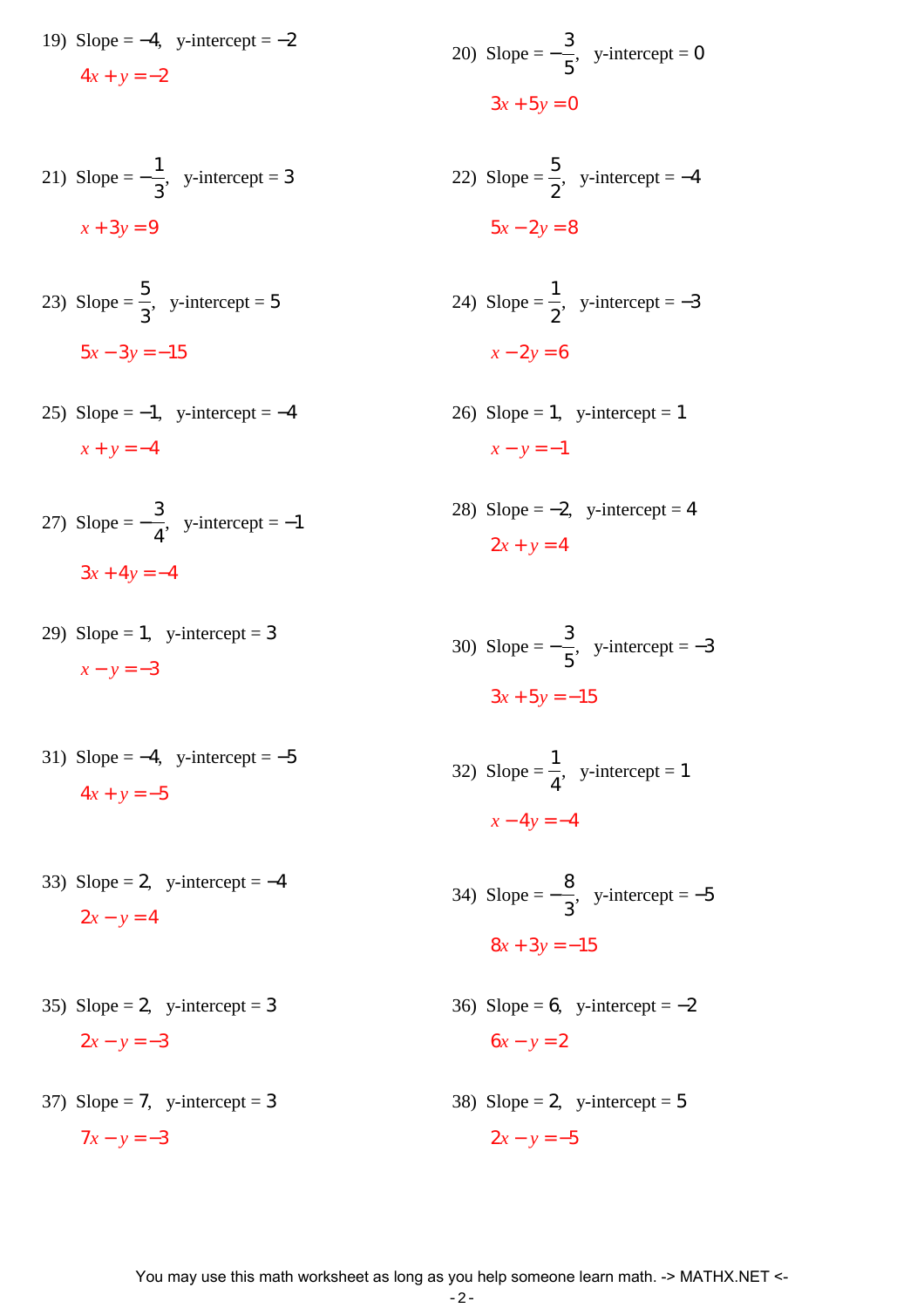39) Slope = 
$$
-\frac{5}{3}
$$
, y-intercept = 0  
5x + 3y = 0

41) Slope = 
$$
-\frac{1}{2}
$$
, y-intercept = -3  
 $x + 2y = -6$ 

43) Slope = 
$$
\frac{1}{5}
$$
, y-intercept = -1  
 $x - 5y = 5$ 

45) Slope =  $-2$ , y-intercept =  $-4$  $2x + y = -4$ 

47) Slope = 
$$
\frac{3}{4}
$$
, y-intercept = -1  
3x - 4y = 4

49) Slope = − 3 4  $,$  y-intercept = 2  $3x + 4y = 8$ 

51) Slope = 
$$
\frac{4}{3}
$$
, y-intercept = -5  
  $4x - 3y = 15$ 

53) Slope  $=$ 1 5  $,$  y-intercept =  $-4$  $x - 5y = 20$ 

55) Slope = 
$$
-\frac{3}{5}
$$
, y-intercept = 1  

$$
3x + 5y = 5
$$

57) Slope = 3, y-intercept =  $5$  $3x - y = -5$ 58) Slope =  $-1$ , y-intercept =  $-1$  $x + y = -1$ 

40) Slope = 
$$
\frac{1}{3}
$$
, y-intercept = -4  

$$
x - 3y = 12
$$

- 42) Slope = 0, y-intercept = 1  $y = 1$
- 44) Slope = 6, y-intercept =  $-5$  $6x - y = 5$

46) Slope = 
$$
-\frac{5}{3}
$$
, y-intercept = 4  
5x + 3y = 12

48) Slope = − 3 4  $,$  y-intercept = 0  $3x + 4y = 0$ 

50) Slope = 
$$
\frac{1}{4}
$$
, y-intercept = 4  

$$
x - 4y = -16
$$

- 52) Slope =  $-1$ , y-intercept =  $-2$  $x + y = -2$
- 54) Slope = 3, y-intercept =  $0$  $3x - y = 0$
- 56) Slope =  $-6$ , y-intercept = 4  $6x + y = 4$
-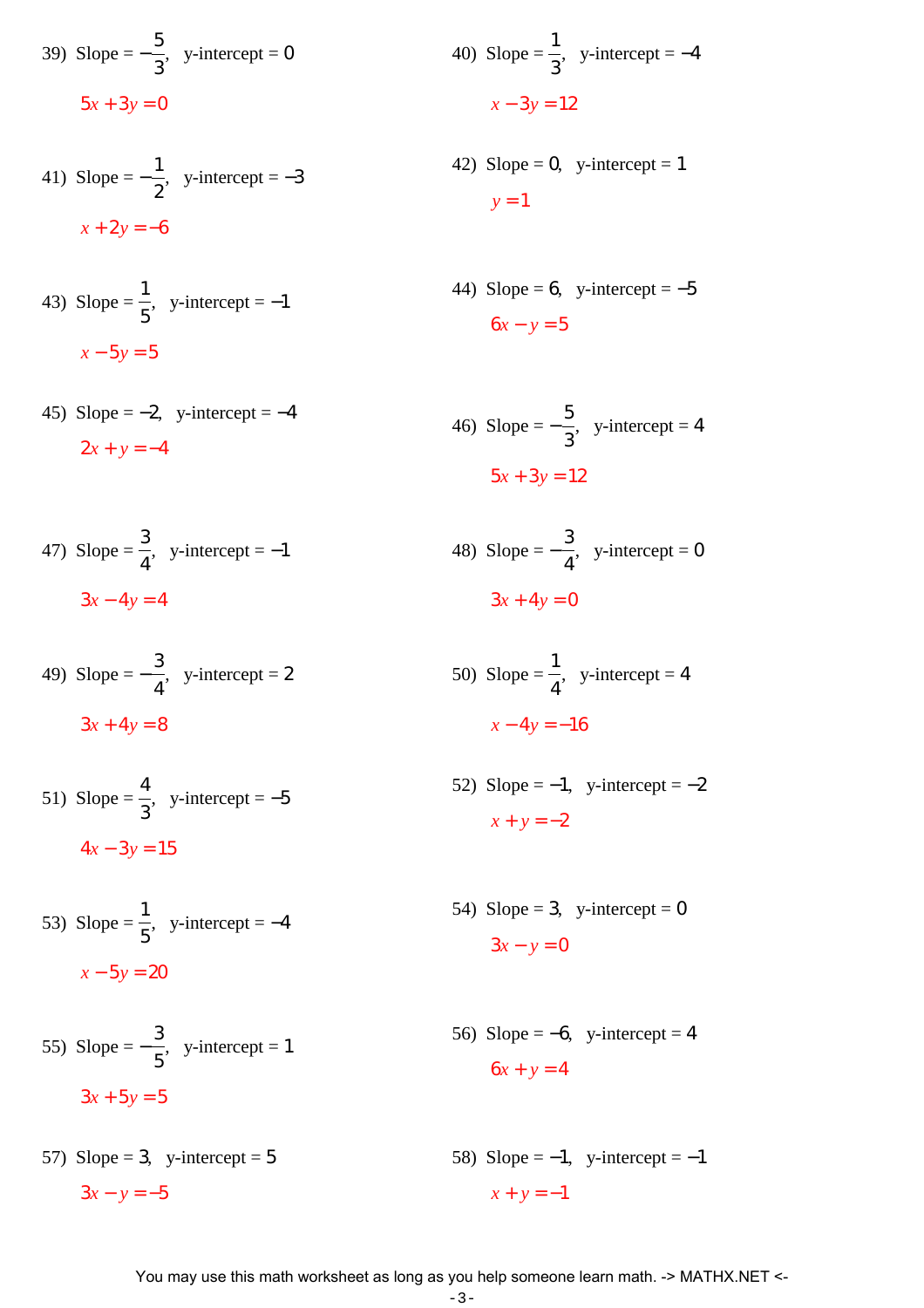59) Slope = 3, y-intercept =  $-5$ 

 $3x - y = 5$ 

61) Slope = 
$$
\frac{4}{5}
$$
, y-intercept = -1  
  $4x - 5y = 5$ 

63) Slope = 
$$
-\frac{5}{2}
$$
, y-intercept = 0  
5x + 2y = 0

$$
65) \text{ Slope} = -\frac{8}{5}, \text{ y-intercept} = 4
$$

$$
8x + 5y = 20
$$

67) Slope = 
$$
-\frac{2}{3}
$$
, y-intercept = -3  
2x + 3y = -9  
68) Slope =  $-\frac{3}{2}$ , y-intercept =  $3x + 2y = 0$ 

69) Slope = 
$$
-\frac{6}{5}
$$
, y-intercept = -3  
6x + 5y = -15  
  
 $2x + 3y = 9$   
  
 $2x + 3y = 9$ 

71) Slope = 0, y-intercept = 2  $y = 2$ 

72) Slope  $=-$ 2 5  $,$  y-intercept = 5

$$
2x + 5y = 25
$$

74) Slope =  $-5$ , y-intercept =  $-1$  $5x + y = -1$ 

> 9 2

 $9x - 2y = -8$ 

 $,$  y-intercept = 4

- 76) Slope =
- 77) Slope = 1, y-intercept =  $-3$  $x - y = 3$ 78) Slope  $=$ 1 5  $,$  y-intercept =  $-5$ *x* − 5*y* = 25
	- You may use this math worksheet as long as you help someone learn math. -> MATHX.NET <-
- 60) Slope =  $-8$ , y-intercept =  $-3$  $8x + y = -3$
- 62) Slope =  $-6$ , y-intercept = 3  $6x + y = 3$
- 64) Slope = 3, y-intercept =  $2$  $3x - y = -2$
- 66) Slope =  $-8$ , y-intercept = 5  $8x + y = 5$
- $,$  y-intercept = 0  $3x + 2y = 0$

- 
- 73) Slope = − 7 5  $,$  y-intercept =  $-4$
- 75) Slope = 3, y-intercept =  $-3$  $3x - y = 3$
- $7x + 5y = -20$ 
	-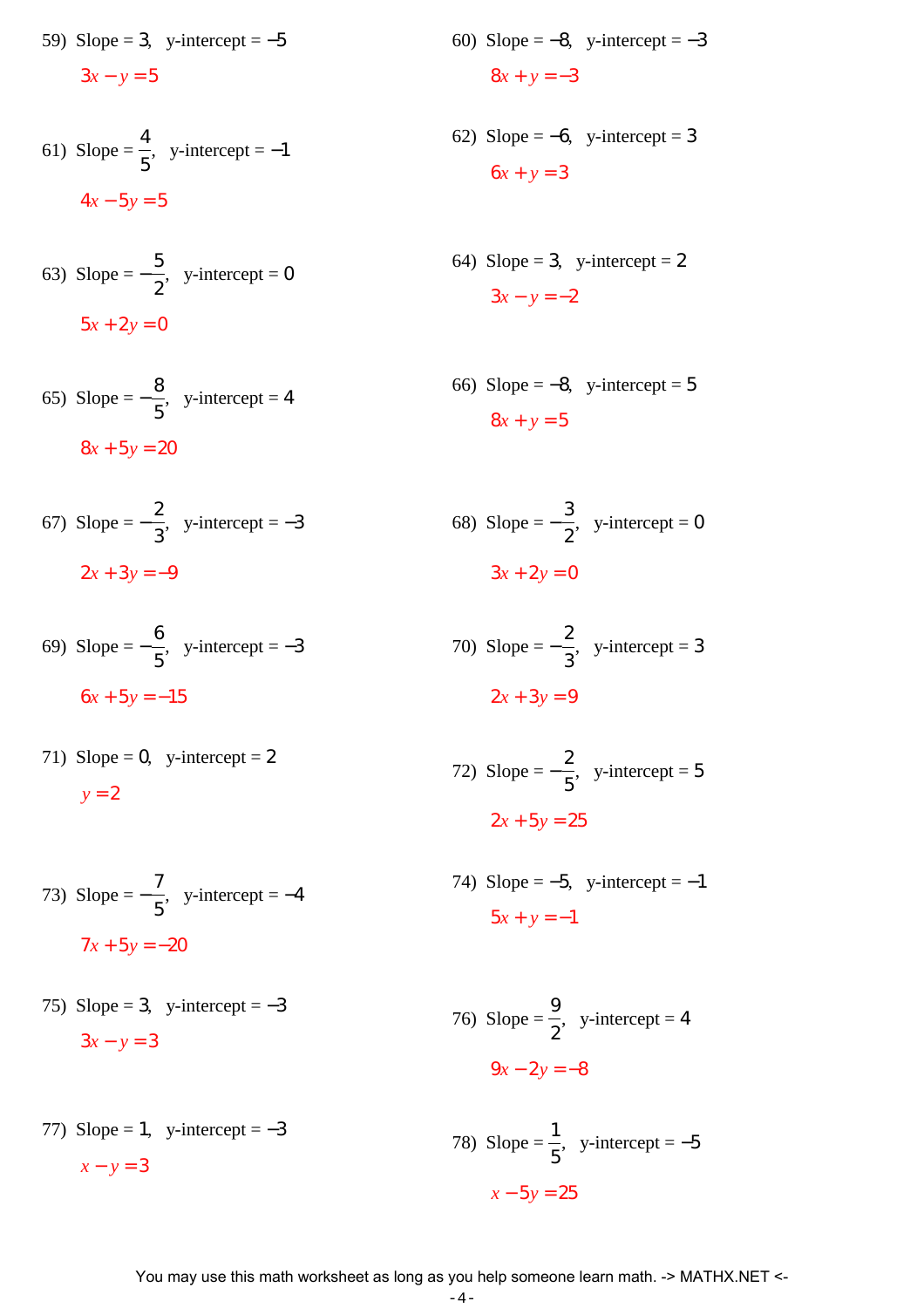79) Slope = 
$$
\frac{1}{3}
$$
, y-intercept = -2  
 $x - 3y = 6$ 

81) Slope = 
$$
\frac{5}{2}
$$
, y-intercept = 2  

$$
5x - 2y = -4
$$

83) Slope = 
$$
-\frac{5}{3}
$$
, y-intercept = 5

$$
5x + 3y = 15
$$

85) Slope = 
$$
\frac{3}{2}
$$
, y-intercept = -1  
  $3x - 2y = 2$    
  $3x + 5y = -10$ 

87) Slope = 
$$
-\frac{1}{2}
$$
, y-intercept = 2  
 $x + 2y = 4$ 

89) Slope = 1 2  $,$  y-intercept = 4  $x - 2y = -8$ 

91) Slope = -4, y-intercept = -1  

$$
4x + y = -1
$$

93) Slope = 
$$
-\frac{5}{3}
$$
, y-intercept = 2  
5x + 3y = 6

95) Slope = 
$$
-\frac{3}{4}
$$
, y-intercept = -5  
3x + 4y = -20

97) Slope = 0, y-intercept = 
$$
-1
$$
  
 $y = -1$ 

80) Slope = 
$$
-\frac{1}{2}
$$
, y-intercept = 0  
 $x + 2y = 0$ 

82) Slope = 1, y-intercept = 4  $x - y = -4$ 

84) Slope = -5, y-intercept = -4  

$$
5x + y = -4
$$

86) Slope = 
$$
-\frac{3}{5}
$$
, y-intercept = -2  
  $3x + 5y = -10$ 

88) Slope  $=$ 1 5  $,$  y-intercept = 3  $x - 5y = -15$ 

90) Slope =  $-3$ , y-intercept =  $-4$  $3x + y = -4$ 

92) Slope = 
$$
\frac{5}{3}
$$
, y-intercept = 1  

$$
5x - 3y = -3
$$

94) Slope = 
$$
\frac{7}{4}
$$
, y-intercept = 4  

$$
7x - 4y = -16
$$

96) Slope = 0, y-intercept =  $-3$  $y = -3$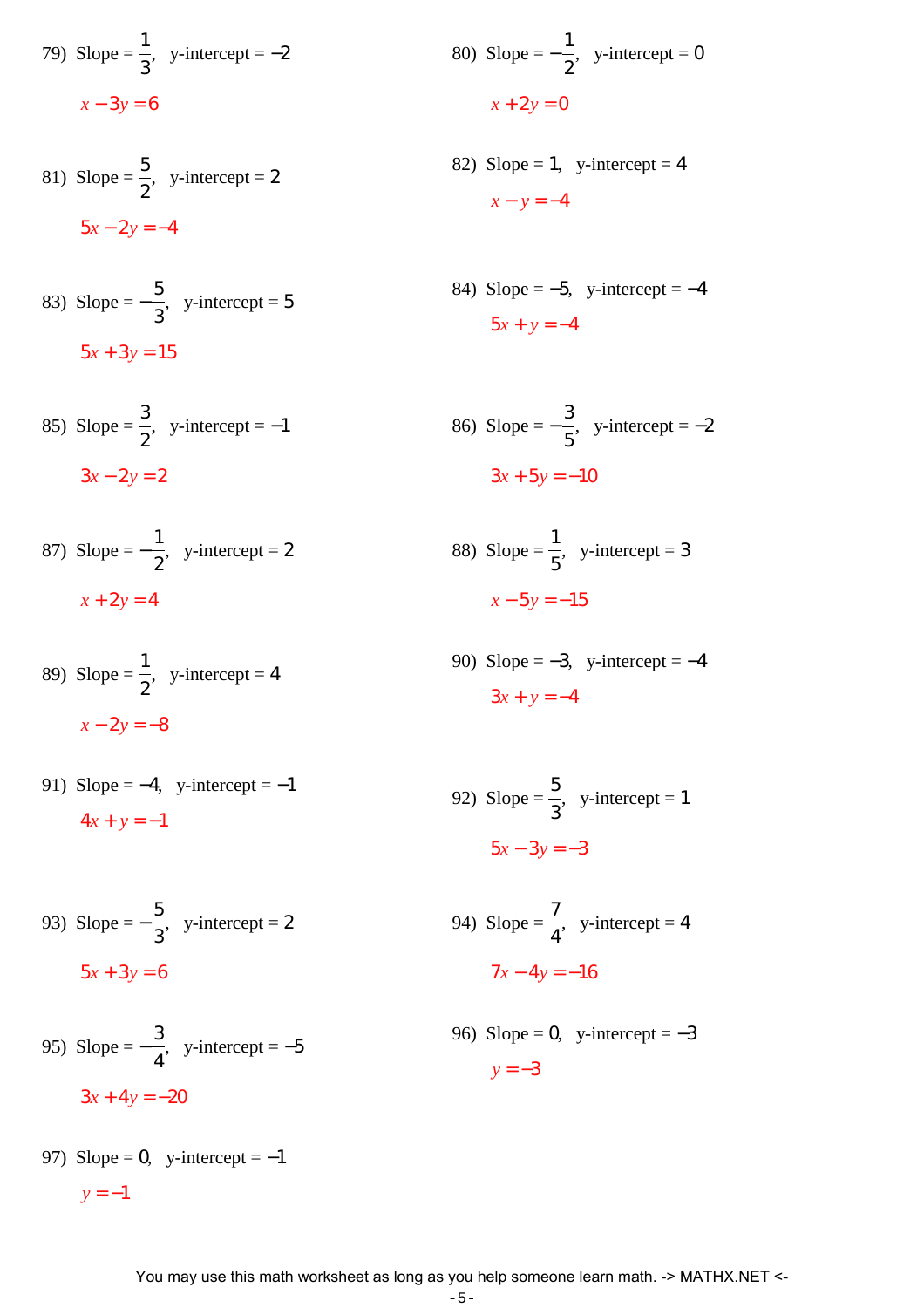98) Slope = 
$$
-\frac{1}{4}
$$
, y-intercept = 0  
  
 $x + 4y = 0$   
  
99) Slope =  $-\frac{2}{5}$ , y-intercept = 2  
  
 $2x + 5y = 10$ 

100) Slope = 
$$
\frac{1}{3}
$$
, y-intercept = 3  
 $x - 3y = -9$   
 $x + 4y = 0$ 

102) 
$$
y = \frac{1}{2}x + 6
$$
  
103)  $y = -2x + 3$   
 $x - 2y = -12$   
103)  $y = -2x + 3$   
 $2x + y = 3$ 

104) 
$$
y = -\frac{2}{5}x + 3
$$
  
2x + 5y = 15  
2x + 6y = 15  
2x + 3y = 0

106) 
$$
y = -x
$$
  
\n $x + y = 0$   
\n107)  $y = \frac{5}{2}x - 2$   
\n $5x - 2y = 4$ 

108) 
$$
y = -\frac{1}{5}x - 2
$$
  
\n $x + 5y = -10$   
\n109)  $y = \frac{3}{2}x - 5$   
\n $3x - 2y = 10$ 

110) 
$$
y = -\frac{1}{3}x - 3
$$
  
\n $x + 3y = -9$   
\n111)  $y = -\frac{3}{2}x - 5$   
\n $3x + 2y = -10$ 

112) 
$$
y = x + 5
$$
  
\n $x - y = -5$   
\n113)  $y = -\frac{1}{3}x - 5$   
\n $x + 3y = -15$ 

114) 
$$
y = -\frac{11}{4}x + 5
$$
  
115)  $y = -8x + 5$   
 $8x + y = 5$   
11x + 4y = 20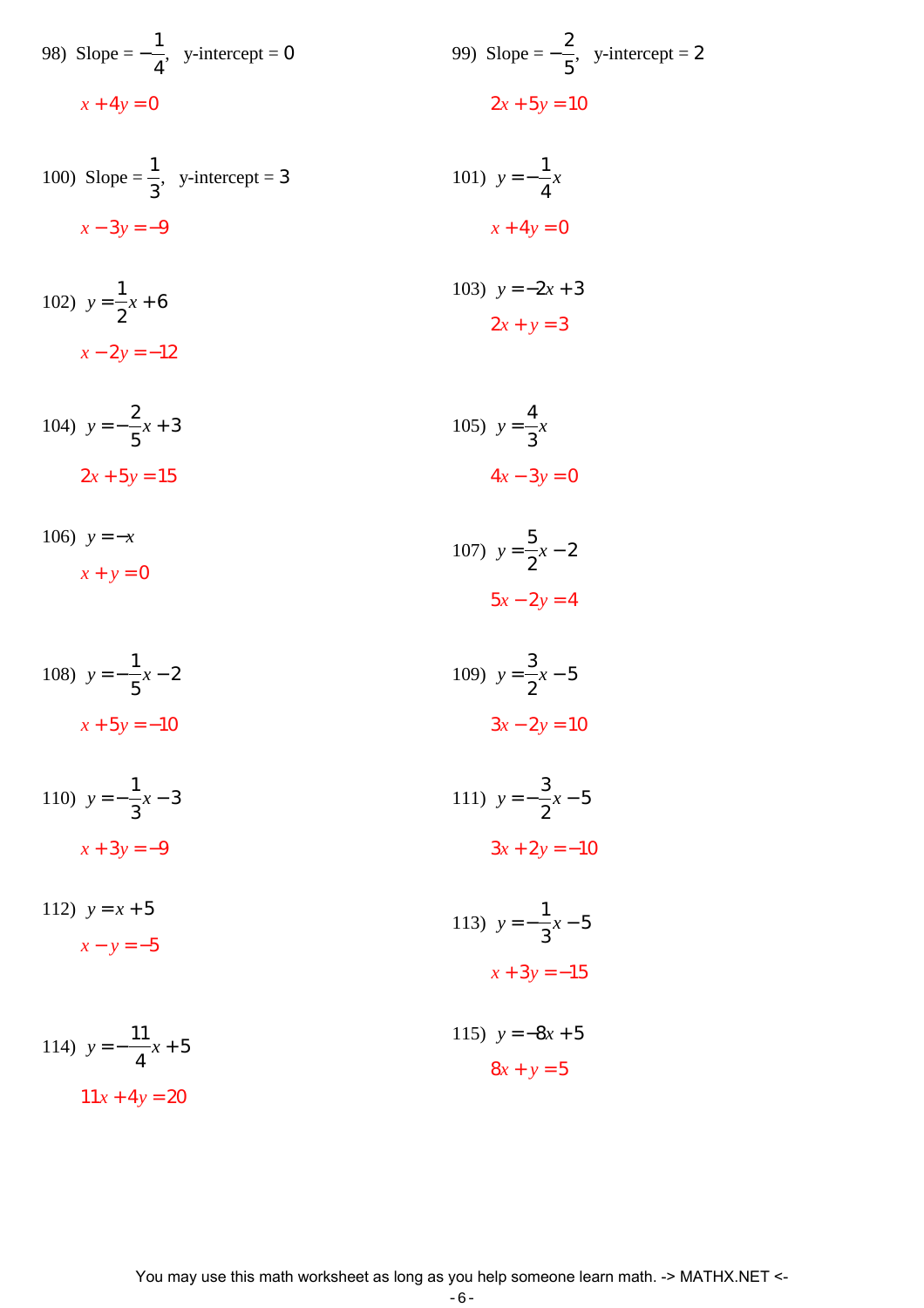116) 
$$
y = \frac{1}{3}x + 2
$$
  
\n $x - 3y = -6$   
\n117)  $y = -\frac{1}{4}x + 2$   
\n $x + 4y = 8$ 

118) 
$$
y = 6x
$$
  
\n $6x - y = 0$   
\n119)  $y = x + 2$   
\n $x - y = -2$ 

120) 
$$
y = \frac{4}{5}x - 1
$$
  
4x - 5y = 5  
121)  $y = -x - 3$   
 $x + y = -3$ 

122) 
$$
y = \frac{1}{2}x - 1
$$
  
\n $x - 2y = 2$   
\n123)  $y = -\frac{2}{5}x - 6$   
\n2x + 5y = -30

124) 
$$
y = 4
$$
  
  $y = 4$   
125)  $y = \frac{11}{6}x - 6$   
  $11x - 6y = 36$ 

126) 
$$
y = -\frac{2}{5}x - 4
$$
  
2x + 5y = -20  
127)  $x = -3$   
 $x = -3$ 

128) 
$$
x = 4
$$
  
\n $x = 4$   
\n129)  $y = \frac{1}{2}x + 1$   
\n $x - 2y = -2$ 

130) 
$$
y = -2x + 1
$$
  
\n2x + y = 1  
\n31)  $y = -\frac{1}{4}x + 4$   
\nx + 4y = 16

132) 
$$
y = -x - 2
$$
  
\n $x + y = -2$   
\n133)  $y = -\frac{1}{3}x - 1$   
\n $x + 3y = -3$ 

134) 
$$
y = \frac{5}{6}x + 1
$$
  
135)  $y = \frac{9}{5}x - 4$   
 $5x - 6y = -6$   
136)  $y = \frac{9}{5}x - 4$   
 $9x - 5y = 20$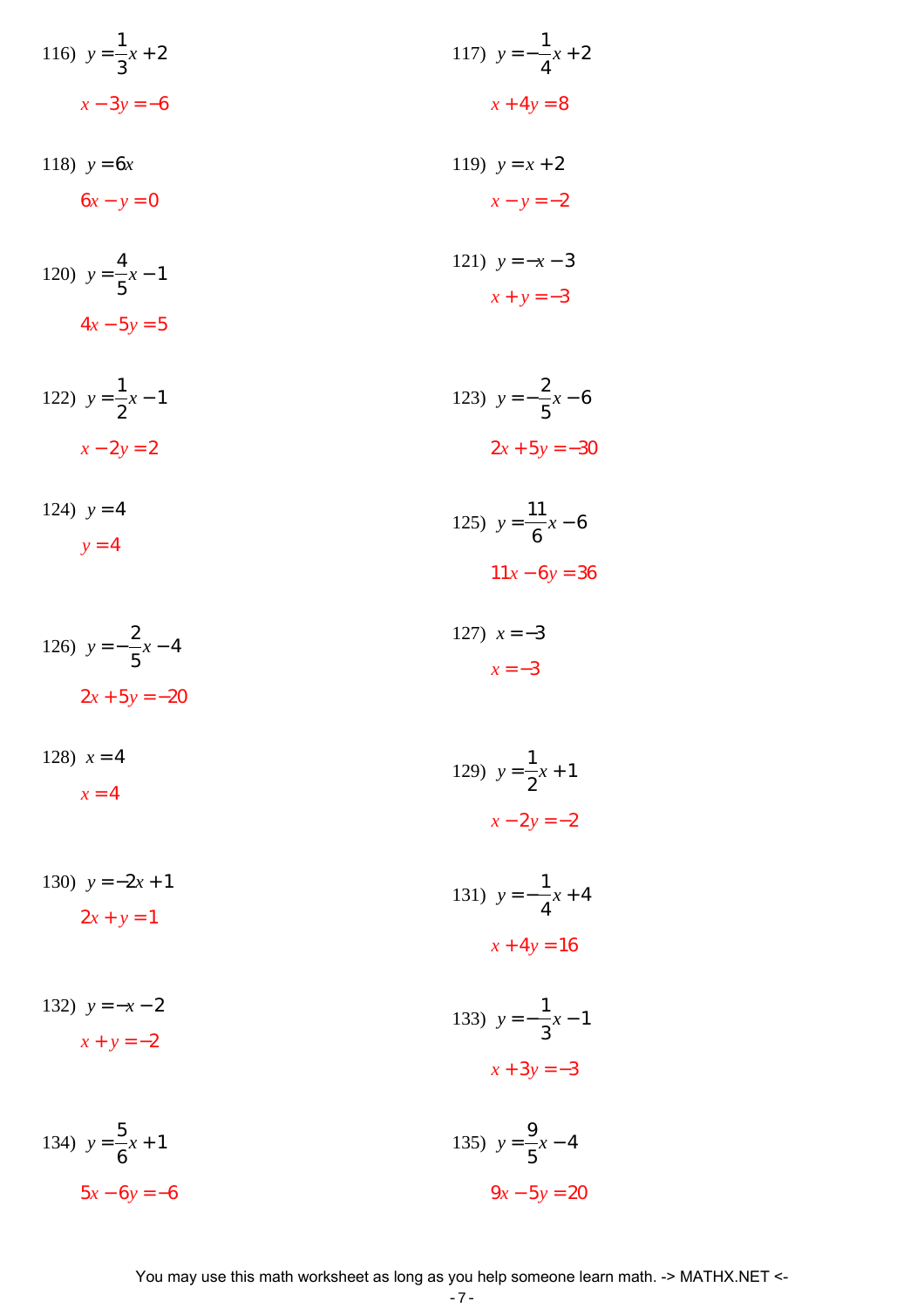136) 
$$
y = 4x + 6
$$
  
\n $4x - y = -6$   
\n138)  $y = -x + 6$   
\n $x + y = 6$   
\n139)  $y = \frac{6}{5}x + 4$   
\n $6x - 5y = -20$ 

140) 
$$
y = \frac{7}{5}x + 6
$$
  
141)  $y = x + 1$   
 $x - y = -1$   
142)  $y = x + 1$   
 $x - y = -1$ 

142) 
$$
y = -9x + 3
$$
  
\n $9x + y = 3$   
\n143)  $y = \frac{1}{5}x + 3$   
\n $x - 5y = -15$ 

144) 
$$
y = 4x + 1
$$
  
\n $4x - y = -1$   
\n145)  $y = \frac{1}{2}x - 2$   
\n $x - 2y = 4$ 

146) 
$$
y = \frac{3}{2}x
$$
  
\n $3x - 2y = 0$   
\n147)  $y = -2x - 2$   
\n $2x + y = -2$ 

148) 
$$
y=4x-5
$$
  
\n $4x - y = 5$   
\n149)  $y = -\frac{7}{6}x - 2$   
\n $7x + 6y = -12$ 

150) 
$$
y = -4x - 5
$$
  
\n $4x + y = -5$   
\n151)  $y = -\frac{11}{5}x + 5$   
\n $11x + 5y = 25$ 

152) 
$$
y = \frac{2}{3}x + 3
$$
  
2x - 3y = -9  
  
153)  $y = \frac{1}{5}x - 5$   
 $x - 5y = 25$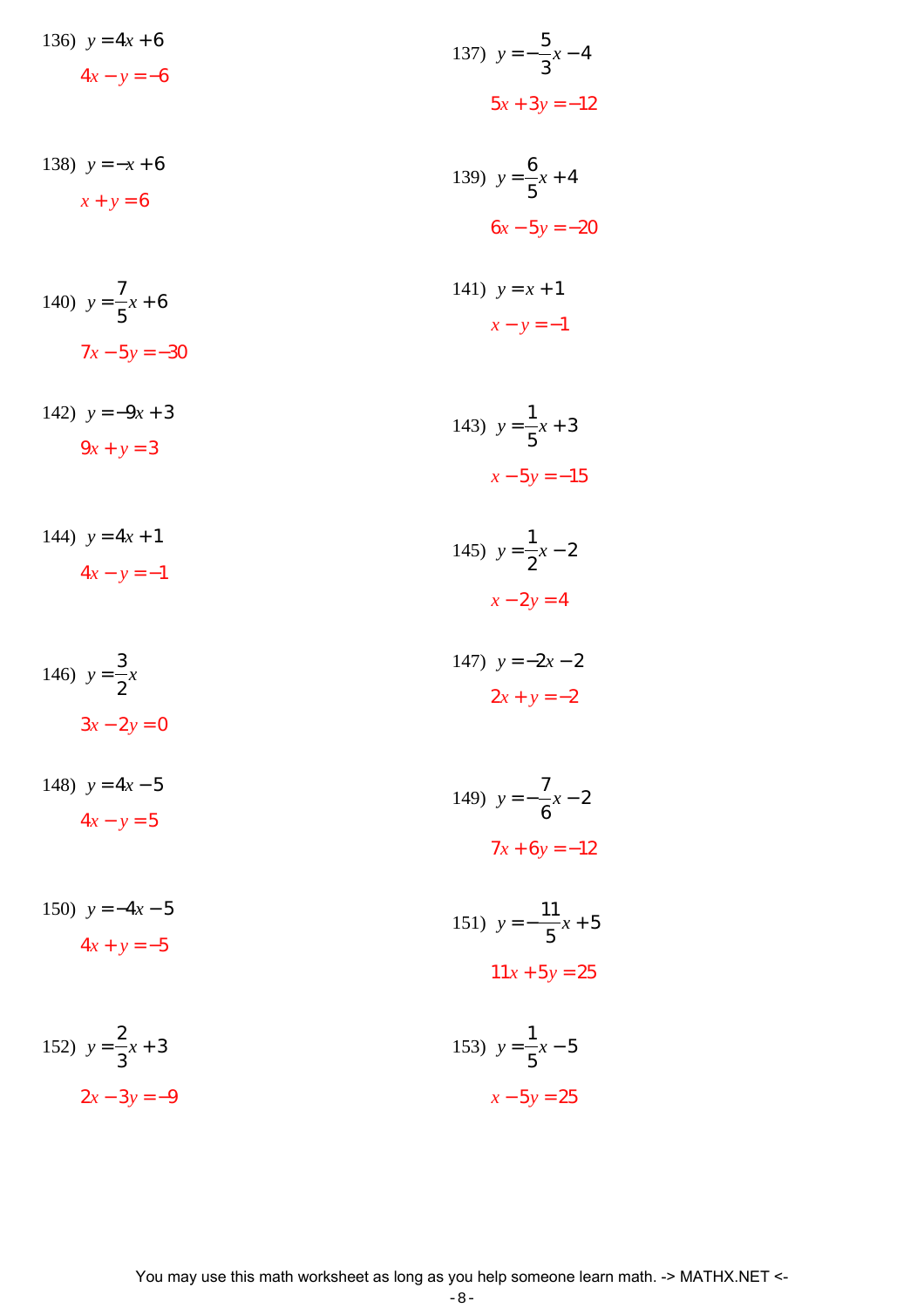154) 
$$
y = \frac{2}{3}x + 5
$$
  
2x-3y = -15  
155) x = 3  
x = 3

156) 
$$
y = \frac{6}{5}x + 5
$$
  
157)  $x = 1$   
 $6x - 5y = -25$ 

158) 
$$
y = 2
$$
  
\n $y = 2$   
\n159)  $y = -\frac{5}{2}x$   
\n $5x + 2y = 0$ 

160) 
$$
y = 3x - 3
$$
  
\n $3x - y = 3$   
\n161)  $y = \frac{1}{4}x - 3$   
\n $x - 4y = 12$ 

162) 
$$
y = -x - 6
$$
  
\n $x + y = -6$   
\n163)  $y = 4x + 5$   
\n $4x - y = -5$ 

164) 
$$
y = -\frac{1}{2}x - 6
$$
  
165)  $y = 4x - 3$   
 $4x - y = 3$   
 $4x - y = 3$ 

166) 
$$
y = 6x - 6
$$
  
\n $6x - y = 6$   
\n167)  $y = -\frac{6}{5}x + 4$   
\n $6x + 5y = 20$ 

168) 
$$
y = \frac{2}{3}x + 2
$$
  
2x - 3y = -6  
10x + 3y = 12

170) 
$$
y = -2x + 2
$$
  
\n $2x + y = 2$   
\n171)  $y = -\frac{4}{5}x - 1$   
\n $4x + 5y = -5$ 

172) 
$$
y = -4x + 1
$$
  
\n $4x + y = 1$   
\n173)  $y = \frac{1}{6}x - 1$   
\n $x - 6y = 6$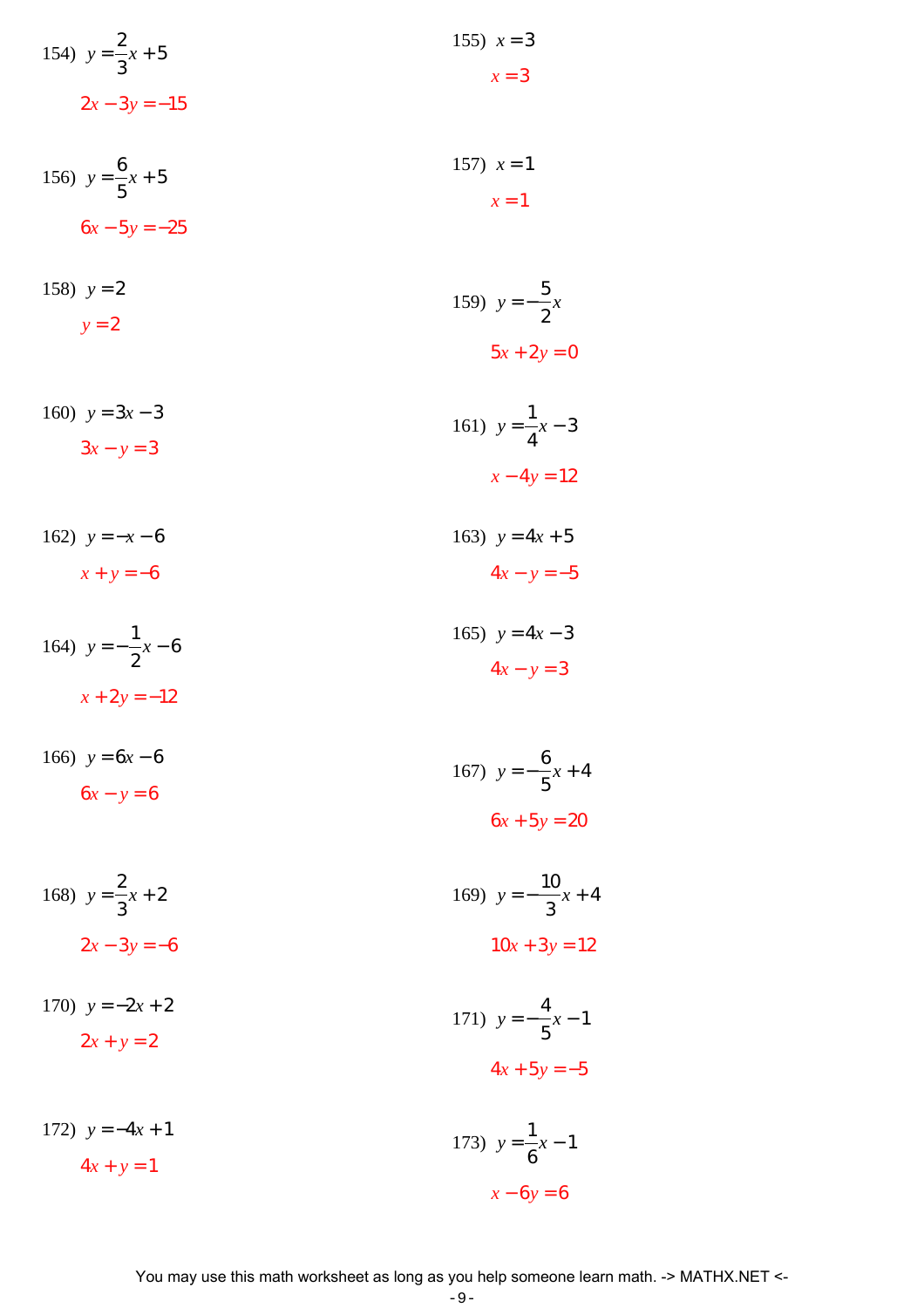174) 
$$
y = -\frac{1}{3}x - 4
$$
  
\n $x + 3y = -12$   
\n175)  $y = 3x - 1$   
\n $3x - y = 1$ 

176) 
$$
y = \frac{7}{4}x - 4
$$
  
177)  $y = -x - 4$   
 $x + y = -4$   
178)  $y = -x - 4$ 

178) 
$$
y = -\frac{1}{4}x + 6
$$
  
179)  $y = -2x + 6$   
 $x + 4y = 24$   
179)  $y = -2x + 6$   
2x + y = 6

180) 
$$
y = \frac{4}{3}x + 4
$$
  
4x - 3y = -12  
4x - 3y = -12  
4x - 3y = -18

182) 
$$
y = x + 3
$$
  
\n $x - y = -3$   
\n183)  $y = -\frac{2}{5}x + 1$   
\n $2x + 5y = 5$ 

184) 
$$
y = -2
$$
  
  $y = -2$   
185)  $y = 0$   
  $y = 0$ 

186) 
$$
y = \frac{5}{2}x + 1
$$
  
187)  $x = -5$   
 $x = -5$   
 $x = -5$ 

188)  $y = 6x - 5$  $6x - y = 5$ 189)  $y = x - 2$  $x - y = 2$ 

190)  $y = -3x - 5$  $3x + y = -5$ 191)  $y = 5x + 5$  $5x - y = -5$ 

192) 
$$
y = -\frac{1}{4}x - 5
$$
  
\n $x + 4y = -20$   
\n193)  $y = \frac{4}{3}x + 5$   
\n $4x - 3y = -15$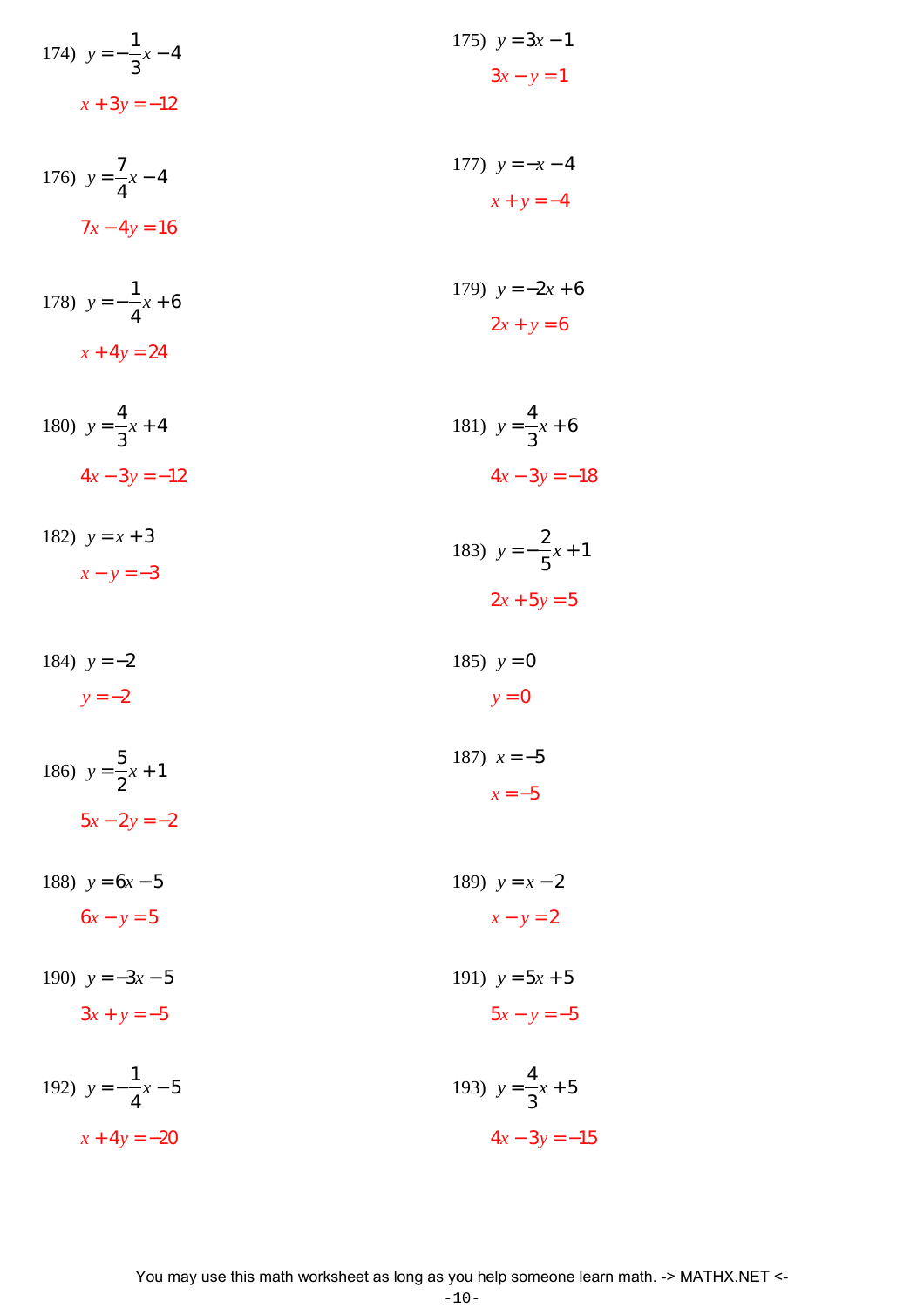194) 
$$
y = -\frac{7}{2}x + 5
$$
  
195)  $y = \frac{1}{2}x + 3$   
 $7x + 2y = 10$   
 $x - 2y = -6$ 

196) 
$$
y = \frac{1}{6}x
$$
  
\n $x - 6y = 0$   
\n197)  $y = -\frac{1}{5}x - 3$   
\n $x + 5y = -15$ 

198) 
$$
y = \frac{3}{5}x
$$
  
  $3x - 5y = 0$   
  $199$   $y = -4x - 3$   
  $4x + y = -3$ 

200) 
$$
y = \frac{5}{3}x - 5
$$
  
  $3x - 2y = -8$   
  $3x - 2y = -8$ 

202) 
$$
0 = 20 - 6x - 5y
$$
  
\n $6x + 5y = 20$   
\n203)  $-1 + x = \frac{1}{5}y$   
\n $5x - y = 5$ 

204) 
$$
0 = 2 - \frac{16}{3}x - \frac{2}{3}y
$$
  
  $8x + y = 3$   
  $205) 4y + 6x = -20$   
  $3x + 2y = -10$ 

 $206) -4 + 2x - y = 0$  $2x - y = 4$ 

 $208) -3y = 9 - 9x$ 

$$
3x - y = 3
$$

210)  $12x = 15y + 15$  $4x - 5y = 5$ 

$$
212) \quad 5y - x = -5
$$

$$
x - 5y = 5
$$

$$
207) -4y = x + 16
$$

$$
x+4y=-16
$$

$$
209) \quad 0 = 3 + y
$$
\n
$$
y = -3
$$

211) 
$$
0 = 12x - 15y
$$

$$
4x-5y=0
$$

$$
213) -2 + 2y = -x
$$

$$
x + 2y = 2
$$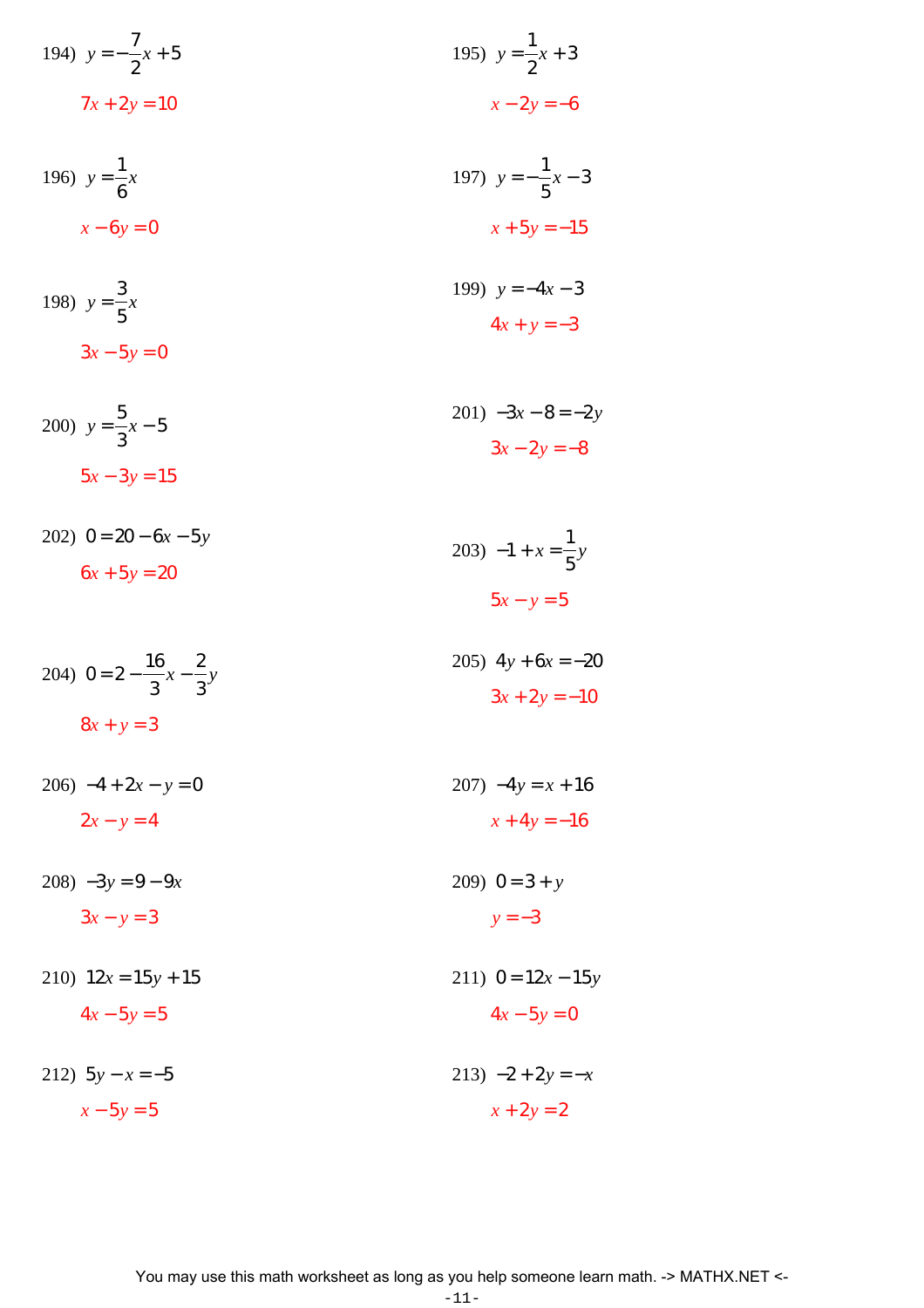214) 
$$
3x = -5y + 5
$$
  
\n $3x + 5y = 5$   
\n215)  $-2x - 3 + y = 0$   
\n $2x - y = -3$   
\n216)  $0 = -3 + y$   
\n $y = 3$   
\n218)  $20 = -7x + 5y$   
\n $7x - 5y = -20$   
\n219)  $15 - 3y + 8x = 0$   
\n $8x - 3y = -15$   
\n220)  $\frac{1}{3}y = -x + \frac{5}{3}$   
\n221)  $-18x + 22 = 8y$ 

6 6 
$$
9x + 4y = 11
$$

 $6x + y = 5$ 

- $222$ )  $-5y = 19 3x$ 223)  $3x + \frac{24}{5} = -\frac{6}{5}y$  $3x - 5y = 19$  $5x + 2y = -8$
- 224)  $6x = -9y$  $225) -3 + 9x = -3y$  $2x + 3y = 0$  $3x + y = 1$
- $226) -y = -4x 1$ 227)  $0 = 2 + \frac{4}{9}y + \frac{10}{9}x$  $4x - y = -1$  $5x + 2y = -9$
- 229)  $0 = -3y + x + 9$ 228)  $2 = y - x$  $x - y = -2$  $x-3y=-9$
- $230$ )  $-3y + 15 = -9x$ 231)  $-4 = -y - 4x$  $3x - y = -5$  $4x + y = 4$
- 232)  $25 9x = -5y$  $9x - 5y = 25$

 $234) -15 = -6x + 3y$ 

$$
2x - y = 5
$$

233)  $x - y - 4 = 0$ 

 $x - y = 4$ 

235)  $-3y = 6 - x$ 

 $x-3y=6$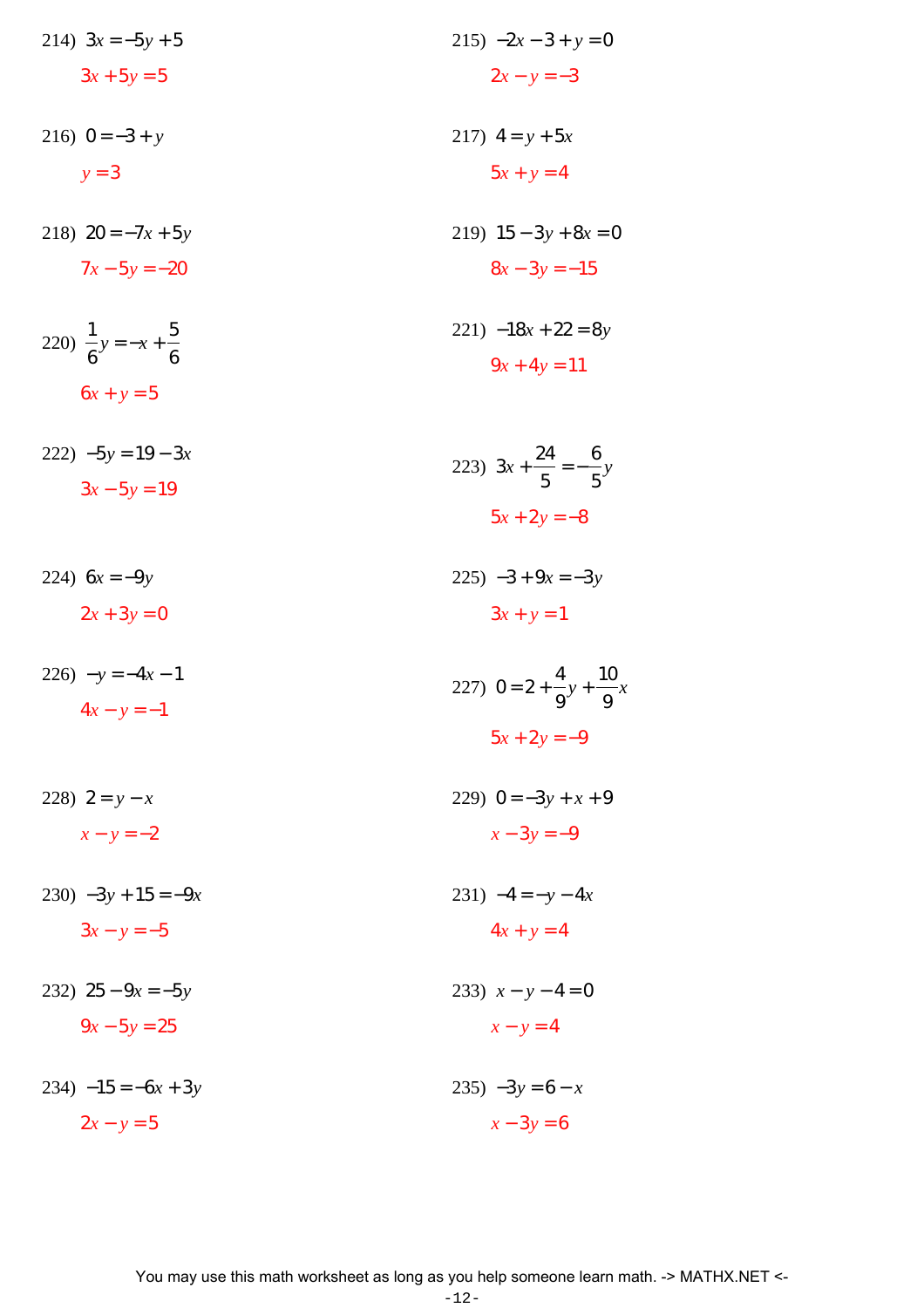| 236) $-4 - y = \frac{7}{5}x$              | 237) $y = -x - 1$        |
|-------------------------------------------|--------------------------|
| $7x + 5y = -20$                           | $x + y = -1$             |
| $238$ ) $-5 - x - 5y = 0$                 | $239) -y = -5$           |
| $x + 5y = -5$                             | $y = 5$                  |
| $240$ ) $-5x - y = 0$                     | $241$ ) $-10x = 16 - 8y$ |
| $5x + y = 0$                              | $5x - 4y = -8$           |
| 242) $2y+8x=6$                            | 243) $0 = 4y - 12 - x$   |
| $4x + y = 3$                              | $x-4y=-12$               |
| 244) $x - \frac{2}{7} - \frac{1}{7}y = 0$ | $245) - y = -4$          |
| $7x - y = 2$                              | $y = 4$                  |
| $246) -15y + 3x = -60$                    | $247) -5 = -x$           |
| $x - 5y = -20$                            | $x = 5$                  |
| 248) $15 = 2x - 5y$                       | 249) $14 = x - 3y$       |
| $2x - 5y = 15$                            | $x - 3y = 14$            |
| 250) $7y + 12 = 8x$                       | $251) -5 = -2x + 5y$     |
| $8x - 7y = 12$                            | $2x - 5y = 5$            |
| $252) -2y = -5x$                          | $253) -x = y$            |
| $5x - 2y = 0$                             | $x + y = 0$              |
| 254) $19 + 4x = -7y$                      | 255) $4y - 4 = 3x$       |
| $4x + 7y = -19$                           | $3x - 4y = -4$           |
| 256) $x + \frac{3}{5} = \frac{3}{5}y$     | 257) $2 - y = 2x$        |
| $5x - 3y = -3$                            | $2x + y = 2$             |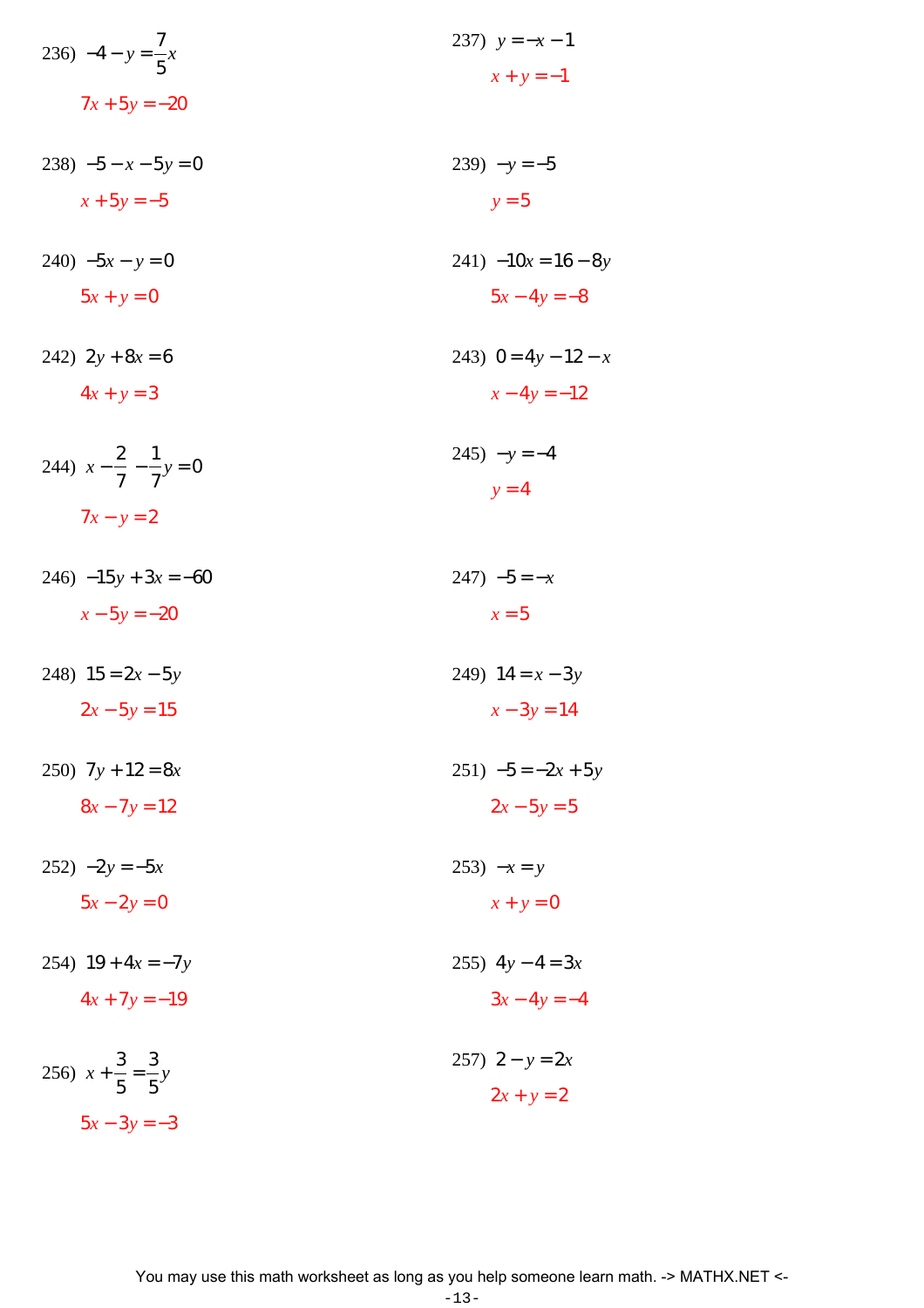| $258$ ) $-5y + 2x + 20 = 0$               | $259$ ) $-10x - 4y + 16 = 0$               |
|-------------------------------------------|--------------------------------------------|
| $2x - 5y = -20$                           | $5x + 2y = 8$                              |
| $260$ ) $-y+5=x$                          | 261) $3x = 4y + 20$                        |
| $x + y = 5$                               | $3x - 4y = 20$                             |
| 262) $15x = -3y - 3$                      | 263) $0 = 1 + \frac{4}{3}x - \frac{1}{3}y$ |
| $5x + y = -1$                             | $4x - y = -3$                              |
| $264) -3 = y - 4x$                        | 265) $2x + 3 = -y$                         |
| $4x - y = 3$                              | $2x + y = -3$                              |
| $266$ ) $-5y - 10 = -x$                   | 267) $1 + y = -3x$                         |
| $x - 5y = 10$                             | $3x + y = -1$                              |
| $268) -x - 2 = 0$                         | $269$ ) $-9y = -6x + 9$                    |
| $x=-2$                                    | $2x - 3y = 3$                              |
| 270) $5y = 2x + 5$                        | 271) $2 = y - 3x$                          |
| $2x - 5y = -5$                            | $3x - y = -2$                              |
| $272) -3x = 3y - 3$                       | 273) $-4y = -16 - 3x$                      |
| $x + y = 1$                               | $3x-4y=-16$                                |
| 274) $-\frac{1}{2}y = -1 + \frac{1}{10}x$ | $275) -2x = -5y - 25$                      |
| $x + 5y = 10$                             | $2x - 5y = 25$                             |
| 276) $2x = \frac{18}{5} - \frac{6}{5}y$   | $277) -6 = -3x - 2y$                       |
| $5x + 3y = 9$                             | $3x + 2y = 6$                              |

278)  $0 = -4 - 2y - 4x$ 279)  $-1 + \frac{1}{5}y - \frac{1}{5}x = 0$  $2x + y = -2$  $x - y = -5$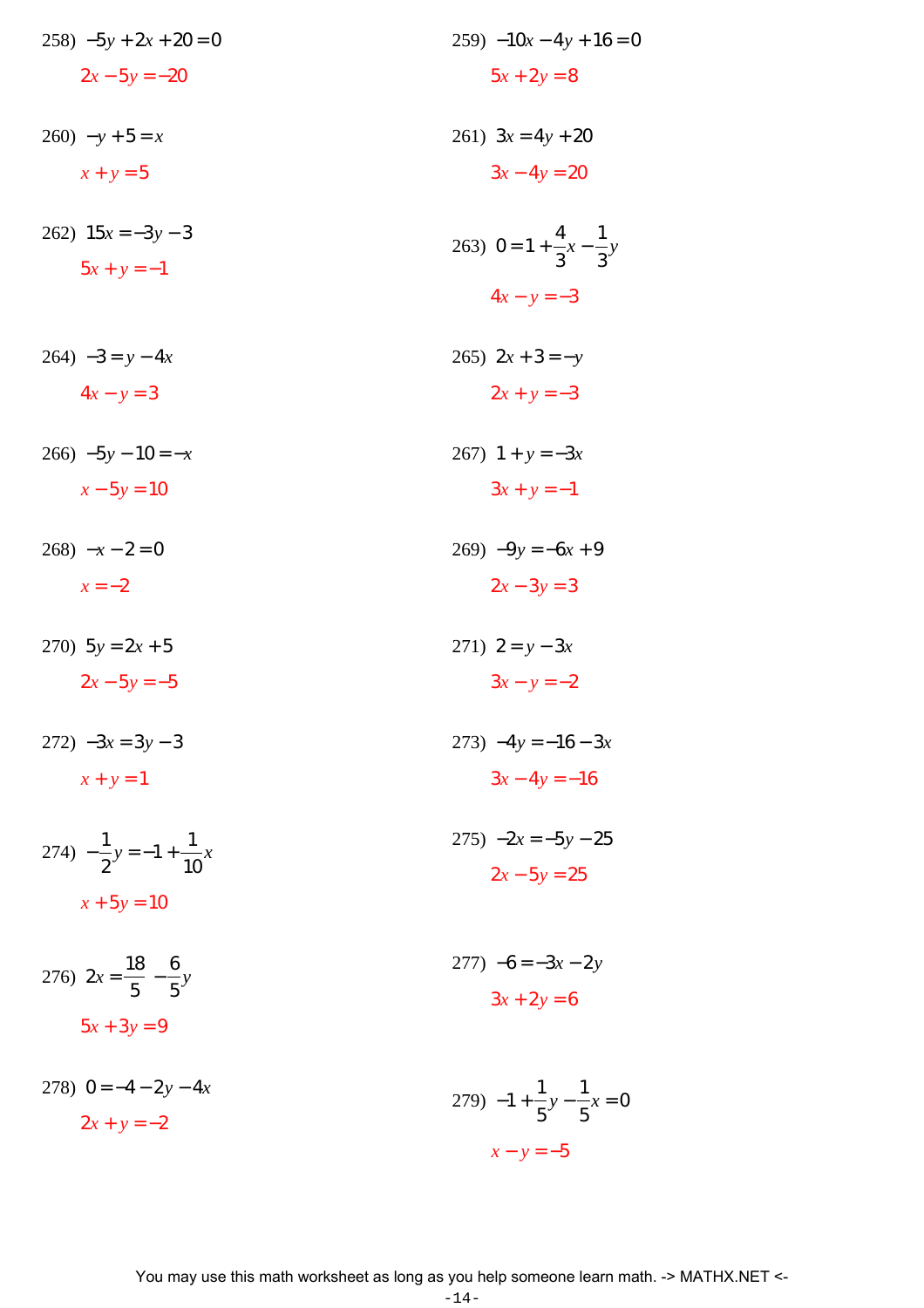| 280) $12y + 3x = -24$               | $281) -x - 1 = 0$                     |
|-------------------------------------|---------------------------------------|
| $x + 4y = -8$                       | $x=-1$                                |
| 282) $1 = -6x + y$                  | 283) $-9x+6=3y$                       |
| $6x - y = -1$                       | $3x + y = 2$                          |
| 284) $0 = 3 - x - y$                | $285) -20 + 7x = -5y$                 |
| $x + y = 3$                         | $7x + 5y = 20$                        |
| $286)$ $-12 - 3x - 3y = 0$          |                                       |
| $x + y = -4$                        | 287) $-x = 1 + \frac{1}{5}y$          |
|                                     | $5x + y = -5$                         |
| $288$ ) $-y = -2x + 3$              | 289) $9x = 6y + 12$                   |
| $2x - y = 3$                        | $3x - 2y = 4$                         |
| $290) -y = 2 - x$                   | 291) $-3y = x$                        |
| $x - y = 2$                         | $x+3y=0$                              |
| 292) $0 = 4 - 4y - x$               | 293) $4 + x = 2y$                     |
| $x+4y=4$                            | $x - 2y = -4$                         |
| 294) $2y = 8 - 4x$                  | 295) $5 - y = -5x$                    |
| $2x + y = 4$                        | $5x - y = -5$                         |
| 296) $60 = -12y - 3x$               | $297) -10x - 5 = 7y$                  |
| $x + 4y = -20$                      | $10x + 7y = -5$                       |
| 298) $5x + 21 = -4y$                | 299) $0 = y + 2$                      |
| $5x + 4y = -21$                     | $y = -2$                              |
| 300) $4 = 7y - 5x$                  | 301) through: $(-4, 0)$ and $(1, 0)$  |
| $5x - 7y = -4$                      | $y = 0$                               |
| 302) through: $(4, 2)$ and $(1, 2)$ | 303) through: $(-3, 1)$ and $(5, -4)$ |
| $y = 2$                             | $5x + 8y = -7$                        |
|                                     |                                       |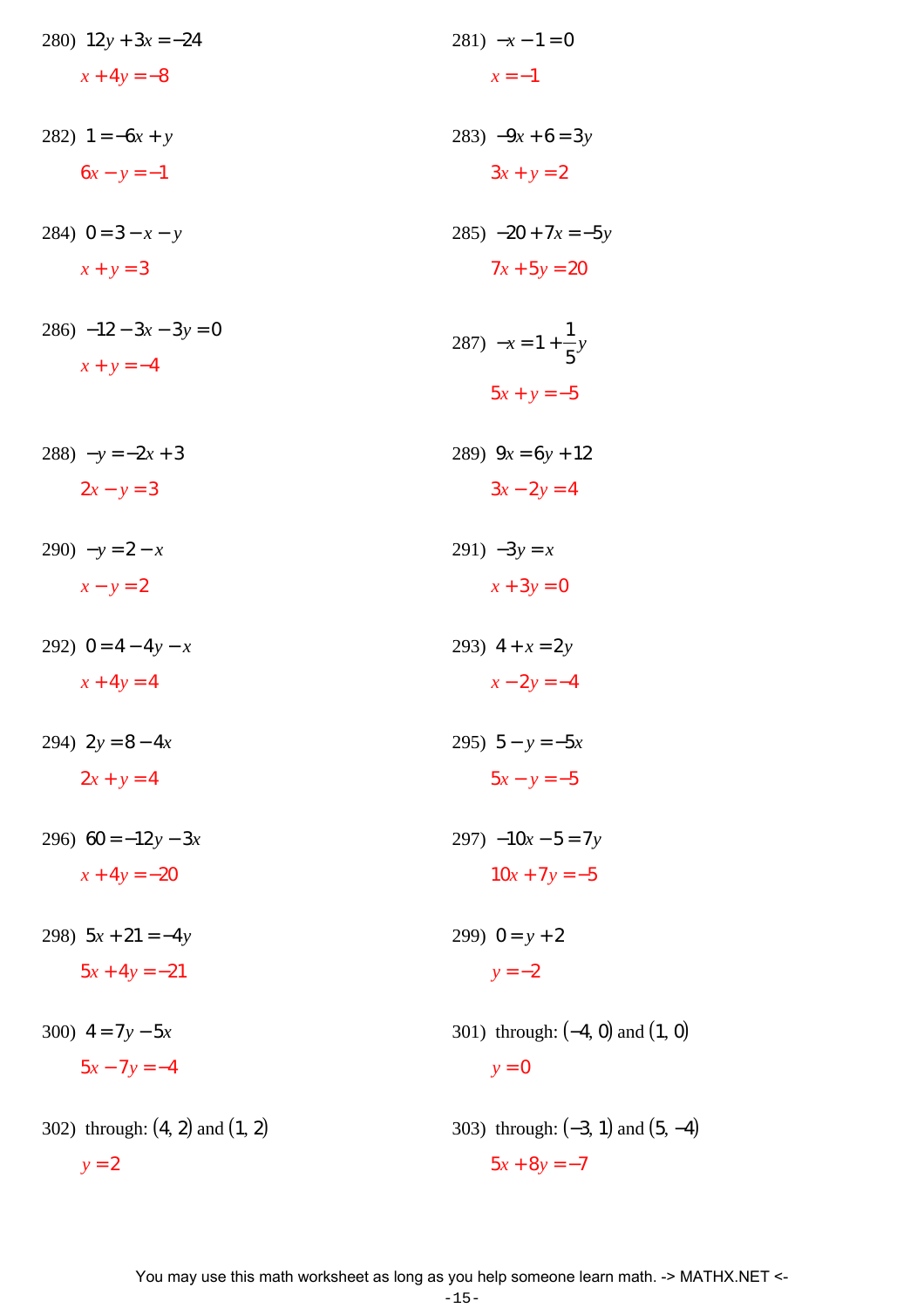304) through: (0, 2) and (1, 5)  $3x - y = -2$ 306) through: (1, 5) and (−4, 3)

 $2x - 5y = -23$ 

- 308) through:  $(0, -4)$  and  $(-1, 5)$  $9x + y = -4$
- 310) through:  $(-2, -5)$  and  $(-1, -2)$  $3x - y = -1$
- 312) through:  $(0, 3)$  and  $(2, -3)$  $3x + y = 3$
- 314) through:  $(-1, -4)$  and  $(4, -1)$  $3x - 5y = 17$
- 316) through: (1, −3) and (0, 0)  $3x + y = 0$
- 318) through: (0, 2) and (−5, 0)  $2x - 5y = -10$
- 320) through:  $(0, 3)$  and  $(-2, -1)$  $2x - y = -3$
- 322) through: (5, −5) and (0, 4)  $9x + 5y = 20$
- 324) through:  $(0, -5)$  and  $(-1, -2)$  $3x + y = -5$
- 326) through:  $(3, 1)$  and  $(0, -4)$  $5x - 3y = 12$
- 305) through:  $(0, -1)$  and  $(3, 4)$  $5x - 3y = 3$
- 307) through: (0, 5) and (−4, 5)  $y = 5$
- 309) through: (2, −5) and (0, 1)  $3x + y = 1$
- 311) through: (0, 5) and (5, −4)  $9x + 5y = 25$
- 313) through:  $(0, -1)$  and  $(-3, -2)$ *x* − 3*y* = 3
- 315) through:  $(0, -1)$  and  $(5, 1)$  $2x - 5y = 5$
- 317) through: (−2, 3) and (0, 0)  $3x + 2y = 0$
- 319) through: (3, −4) and (0, 2)  $2x + y = 2$
- 321) through:  $(0, 3)$  and  $(-3, -1)$  $4x - 3y = -9$
- 323) through:  $(1, 2)$  and  $(0, 5)$  $3x + y = 5$
- 325) through: (0, −4) and (−5, 5)  $9x + 5y = -20$
- 327) through:  $(4, -3)$  and  $(-2, -3)$  $y = -3$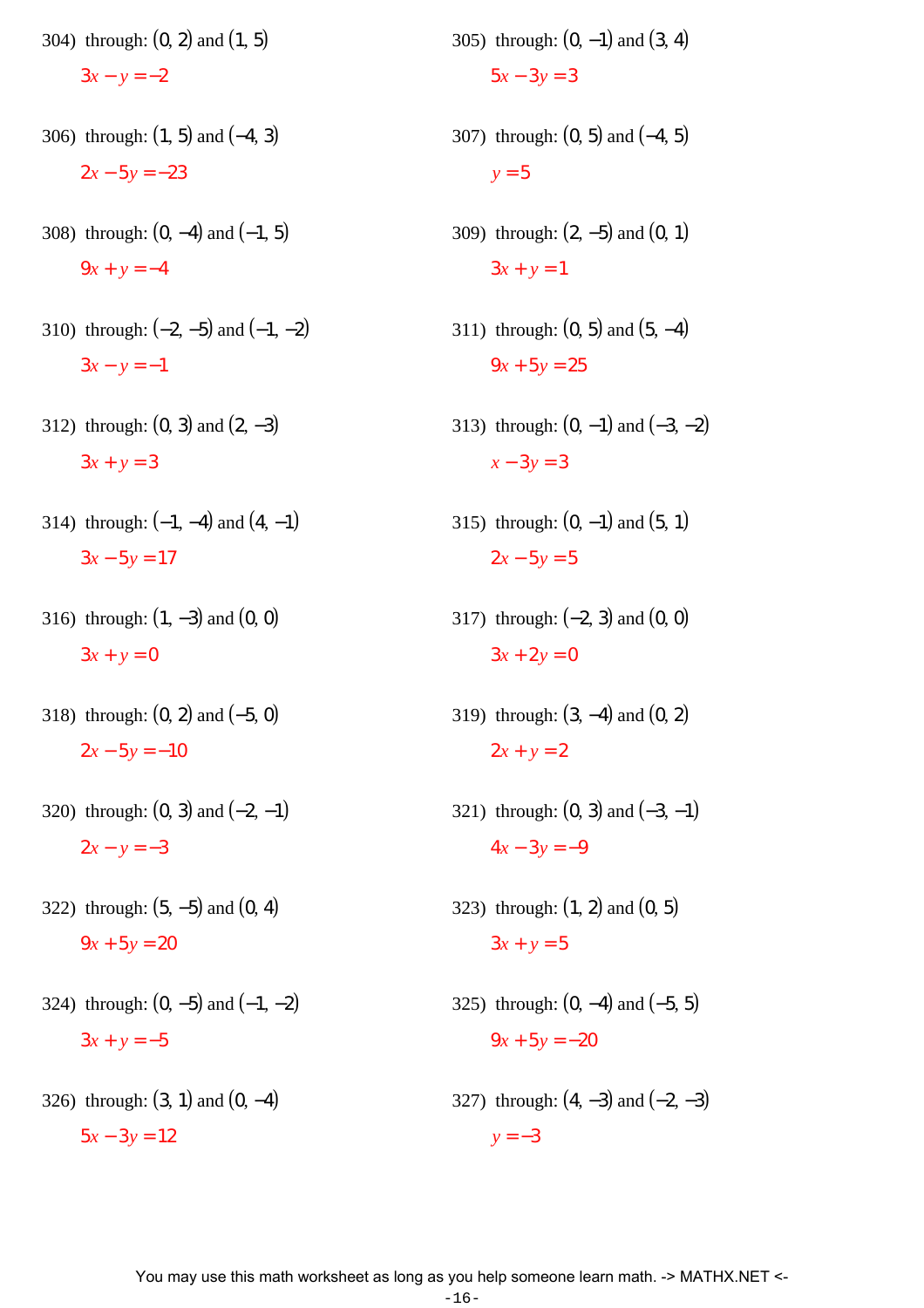- 328) through:  $(-3, 0)$  and  $(-2, -3)$  $3x + y = -9$
- 330) through: (−4, −1) and (−3, 1)  $2x - y = -7$
- 332) through:  $(-4, -5)$  and  $(-1, 0)$  $5x - 3y = -5$
- 334) through: (5, 3) and (3, 1) *x* − *y* = 2
- 336) through:  $(-4, -1)$  and  $(-2, 5)$  $3x - y = -11$
- 338) through: (−4, 2) and (2, 4)  $x - 3y = -10$
- 340) through:  $(4, -3)$  and  $(4, -5)$  $x = 4$
- 342) through:  $(-5, -5)$  and  $(1, -5)$  $y = -5$
- 344) through:  $(-5, 2)$  and  $(-4, -2)$  $4x + y = -18$
- 346) through:  $(0, -1)$  and  $(-2, -5)$  $2x - y = 1$
- 348) through:  $(0, 1)$  and  $(1, 2)$  $x - y = -1$
- 350) through: (0, 2) and (−5, −5)  $7x - 5y = -10$
- 329) through:  $(0, -1)$  and  $(-3, 5)$  $2x + y = -1$
- 331) through:  $(-3, -1)$  and  $(4, 0)$  $x - 7y = 4$
- 333) through: (−5, 1) and (−4, 3)  $2x - y = -11$
- 335) through:  $(-1, 3)$  and  $(-1, -4)$  $x = -1$
- 337) through: (5, 4) and (−4, 5)  $x + 9y = 41$
- 339) through: (−4, −5) and (4, 5)  $5x - 4y = 0$
- 341) through: (−5, 1) and (−3, −4)  $5x + 2y = -23$
- 343) through:  $(5, -5)$  and  $(0, -3)$  $2x + 5y = -15$
- 345) through:  $(-1, 3)$  and  $(0, -2)$  $5x + y = -2$
- 347) through:  $(0, 1)$  and  $(4, -5)$  $3x + 2y = 2$
- 349) through: (−3, −2) and (0, 2)  $4x - 3y = -6$
- 351) through:  $(0, 3)$  and  $(2, 1)$  $x + y = 3$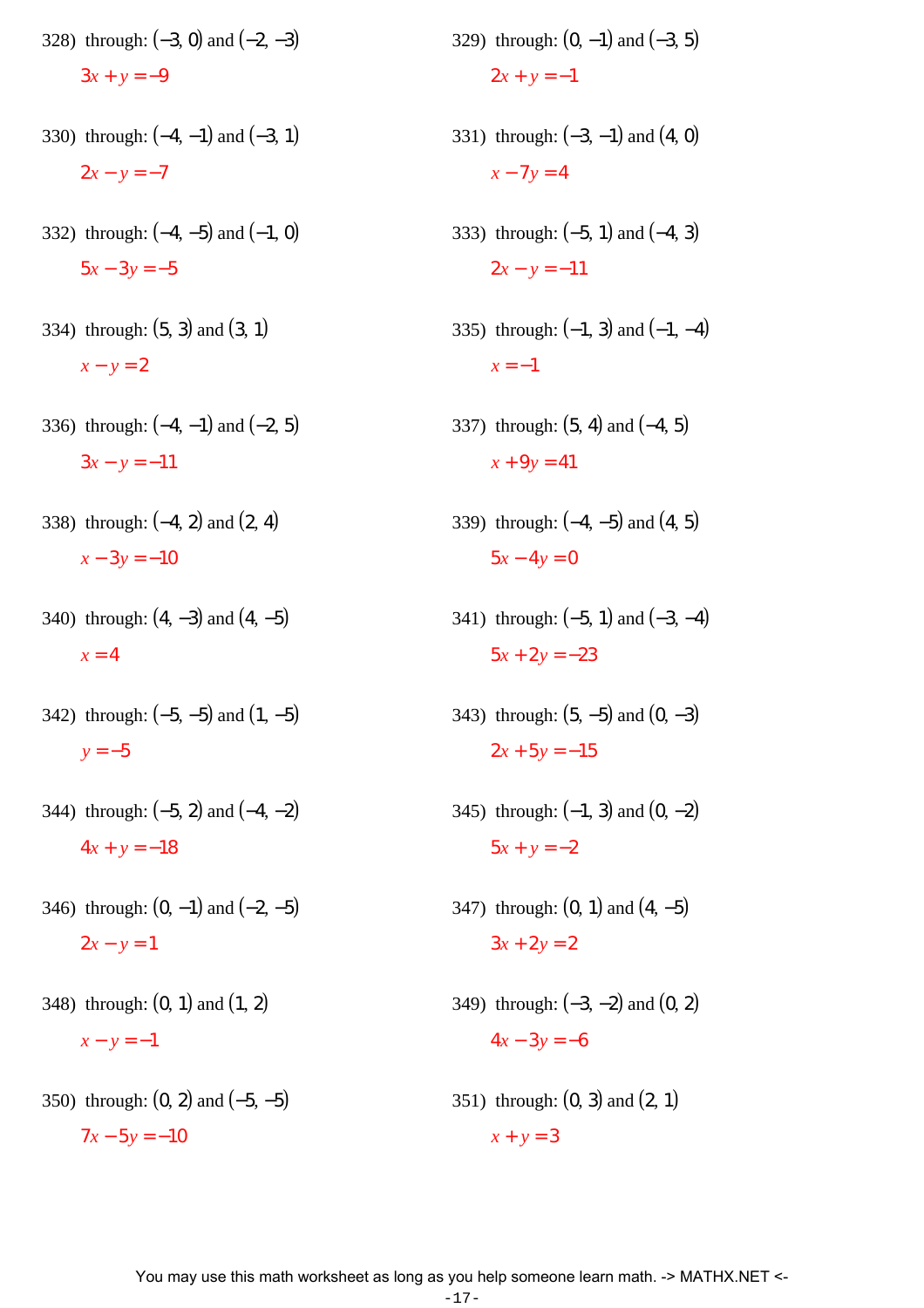- 352) through: (−3, 2) and (0, 5)  $x - y = -5$
- 354) through: (0, 5) and (4, 0)  $5x + 4y = 20$
- 356) through: (−2, 4) and (0, −5)  $9x + 2y = -10$
- 358) through: (4, −5) and (0, −4)  $x + 4y = -16$
- 360) through: (1, 0) and (3, 2)  $x - y = 1$
- 362) through: (−5, −1) and (4, 4)  $5x - 9y = -16$
- 364) through: (−3, 3) and (2, 0)  $3x + 5y = 6$
- 366) through: (3, −5) and (5, 2)  $7x - 2y = 31$
- 368) through:  $(0, 4)$  and  $(3, -1)$  $5x + 3y = 12$
- 370) through: (2, −2) and (3, −5)  $3x + y = 4$
- 372) through: (2, 3) and (−4, −4)  $7x - 6y = -4$
- 374) through:  $(1, 5)$  and  $(-5, -2)$  $7x - 6y = -23$
- 353) through:  $(-1, -3)$  and  $(0, 3)$  $6x - y = -3$
- 355) through:  $(1, -4)$  and  $(0, -5)$  $x - y = 5$
- 357) through:  $(4, 3)$  and  $(3, -2)$  $5x - y = 17$
- 359) through: (3, 2) and (−5, −3)  $5x - 8y = -1$
- 361) through:  $(-1, -1)$  and  $(3, -4)$  $3x + 4y = -7$
- 363) through: (3, −2) and (−2, 0)  $2x + 5y = -4$
- 365) through: (1, 2) and (−3, 0)  $x - 2y = -3$
- 367) through:  $(4, 3)$  and  $(2, -4)$  $7x - 2y = 22$
- 369) through: (−4, 4) and (2, 4)  $y = 4$
- 371) through:  $(2, -5)$  and  $(-1, -4)$  $x + 3y = -13$
- 373) through:  $(2, -1)$  and  $(0, -1)$  $y = -1$
- 375) through: (−4, 5) and (0, 0)  $5x + 4y = 0$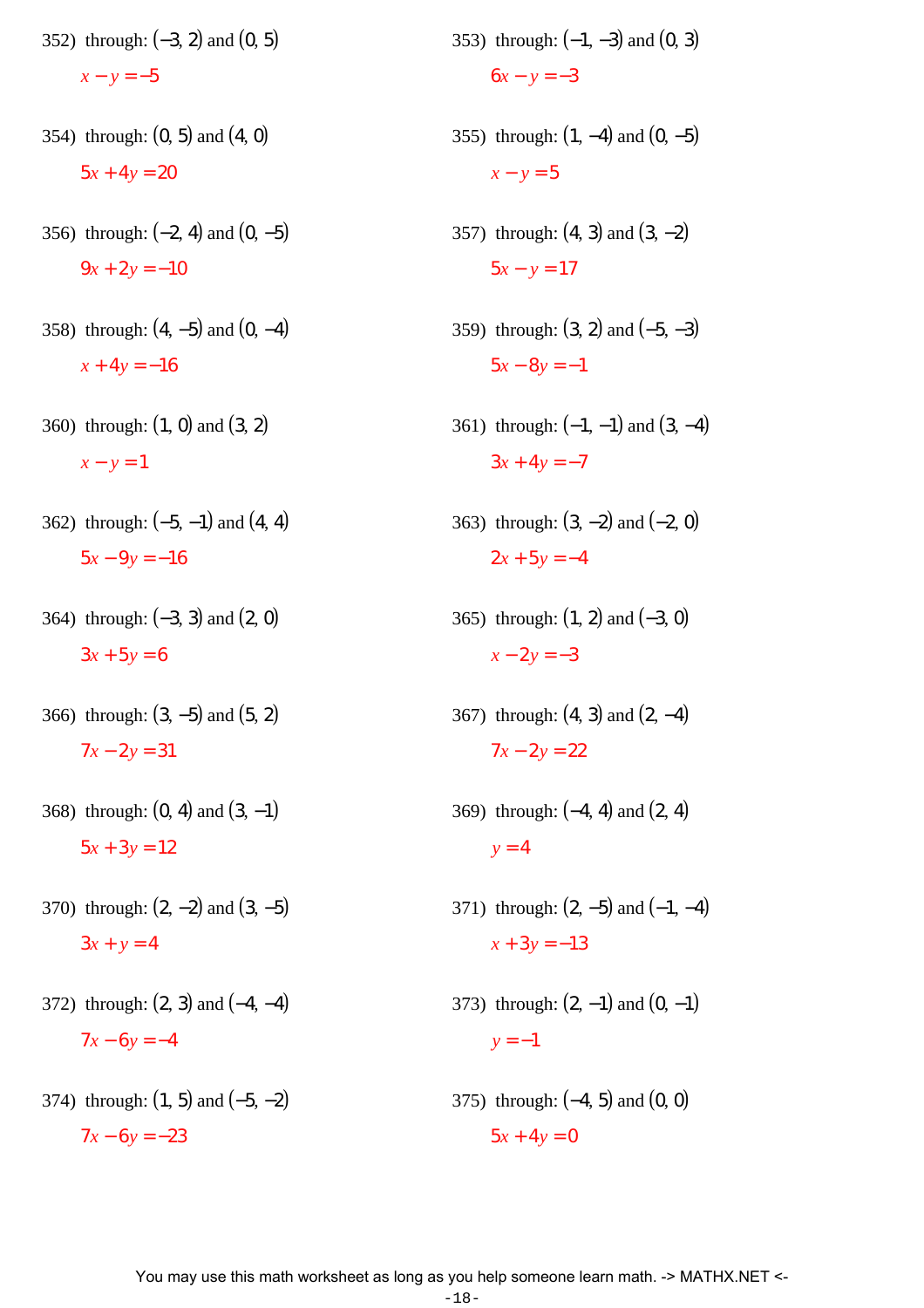- 376) through: (0, 0) and (−2, −3)  $3x - 2y = 0$
- 378) through: (0, 1) and (4, 0)  $x + 4y = 4$
- 380) through: (0, 4) and (2, −4)  $4x + y = 4$
- 382) through: (0, −5) and (2, 0)  $5x - 2y = 10$
- 384) through: (−1, 2) and (1, −2)  $2x + y = 0$
- 386) through: (−1, 5) and (5, −3)  $4x + 3y = 11$
- 388) through: (0, 1) and (−2, 3)  $x + y = 1$
- 390) through:  $(-2, 5)$  and  $(-1, 2)$  $3x + y = -1$
- 392) through: (−3, −3) and (−5, 3)  $3x + y = -12$
- 394) through: (5, 5) and (−3, 4) *x* − 8*y* = −35
- 396) through: (−1, 5) and (−3, −4)  $9x - 2y = -19$
- 398) through: (−3, 3) and (1, −3)  $3x + 2y = -3$
- 377) through: (5, −1) and (0, 1)  $2x + 5y = 5$
- 379) through: (5, 0) and (0, 4)  $4x + 5y = 20$
- 381) through: (0, −5) and (1, 0)  $5x - y = 5$
- 383) through: (−4, −1) and (0, 5)  $3x - 2y = -10$
- 385) through:  $(-1, -1)$  and  $(-2, -2)$  $x - y = 0$
- 387) through: (−2, −4) and (4, −1)  $x - 2y = 6$
- 389) through:  $(1, -2)$  and  $(-3, 1)$  $3x + 4y = -5$
- 391) through: (−2, −2) and (4, 2)  $2x - 3y = 2$
- 393) through:  $(3, 3)$  and  $(-2, -1)$  $4x - 5y = -3$
- 395) through:  $(-3, -2)$  and  $(-2, -5)$  $3x + y = -11$
- 397) through: (−3, 5) and (4, −4)  $9x + 7y = 8$
- 399) through:  $(0, -1)$  and  $(-4, 4)$  $5x + 4y = -4$